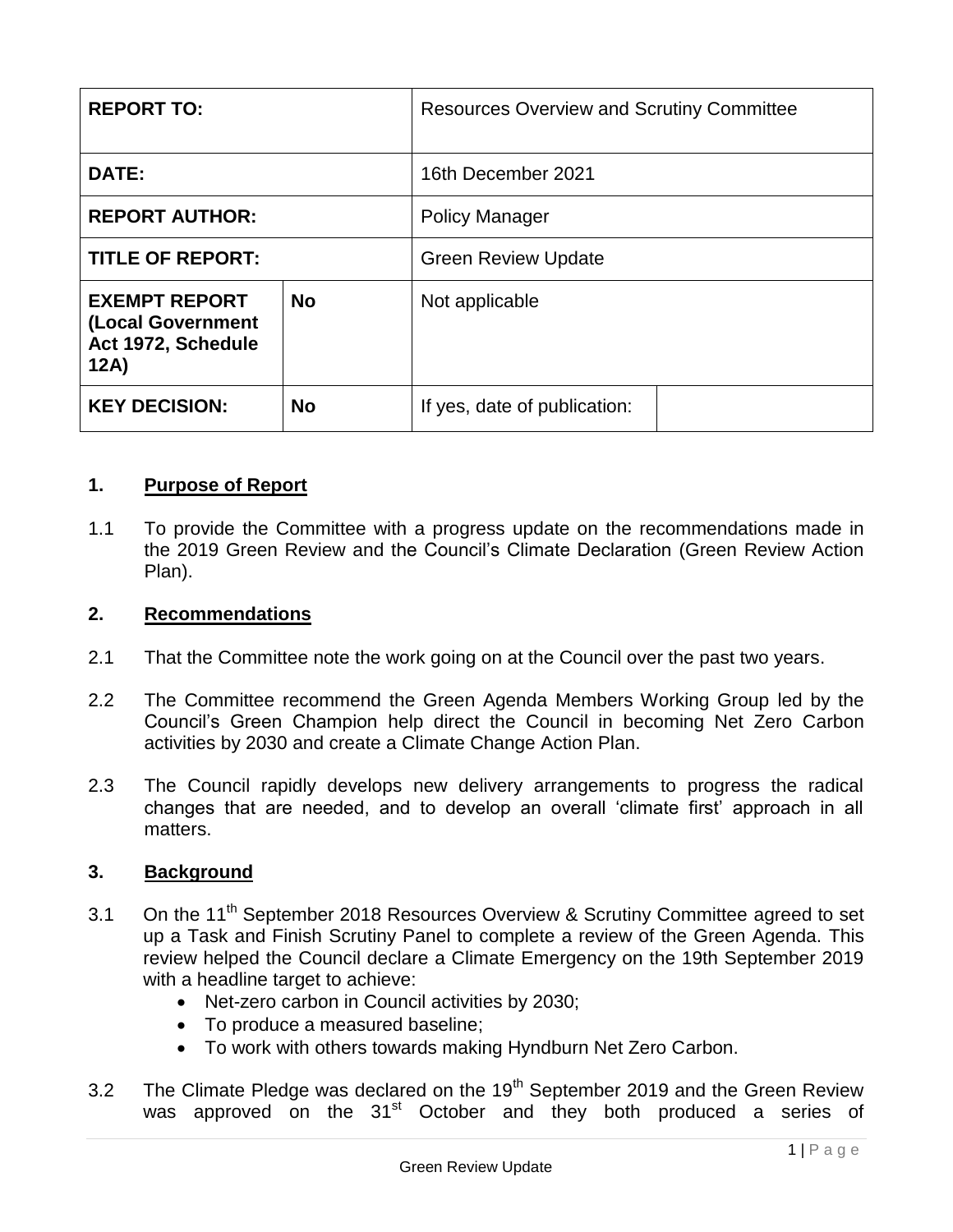recommendations in response to help limit global warming to 1.5°C or stay well below 2°C global temperature target compared to pre-industrial levels. These combined recommendations as well as those highlighted in the One Carbon World Footprint study have been compiled to create a Green Review Action Plan.

3.3 Appendix A (*Green Review Action Plan*) monitors and provides comprehensive progress updates on 36 actions / aims derived from the latest studies with 9 Actions to date Achieved, 20 Actions Still in Progress and 7 Actions currently On Hold.

Refer to **Appendix A** for a more thorough explanation of the **Action** and **Progress** update.

- 3.4 **Achieved (9):** *(Initial actions, many require ongoing implementation)*
	- Action 1 Complete Carbon Footprint study *(Ongoing – annual update needed)*
	- Action 6 Council monitors energy usage data on all council buildings *(Ongoing – need to develop and implement carbon reduction programme)*
	- Action 7 Procure green energy tariffs *(Ongoing - continue to review best options in each contract update)*
	- Action  $8$  End the use of purchasing single use cups
	- Action 19 Ensure that political and chief officer leadership teams embed carbon emissions in all areas and take responsibility for reducing emissions *(Ongoing – all activities, operations and decisions to be reviewed and modified to reduce carbon and other climate impacts)*
	- Action 23 Support and work with all other relevant agencies towards making the entire area zero carbon *(Ongoing)*
	- Action 34 Climate declaration
	- Achieved 35 & 36 thanks and contribution

# 3.5 **On-Hold (7):**

- Action 9 That the council switches to fair trade local independent retailers *(this could be easily sorted by the council purchasing local fair trade products. However, because we've had no meetings at Scaitcliffe House for over 18 months it has not been looked at)*
- Action 10 That the Council adopt a policy of only using the highest grade of recycled paper
- Action 12 Council refreshes Green Purchasing Guide
- Action 16 All departments include a minimum of one Green Key Performance Indicator in their suite of KPIs
- Action 17 That Cabinet considers adding a section to the report template which highlights the environment impact of a decision
- Action 25 Arrange a Citizen's Assembly
- Action 27 Develop an Air Quality Strategy to monitor and improve air quality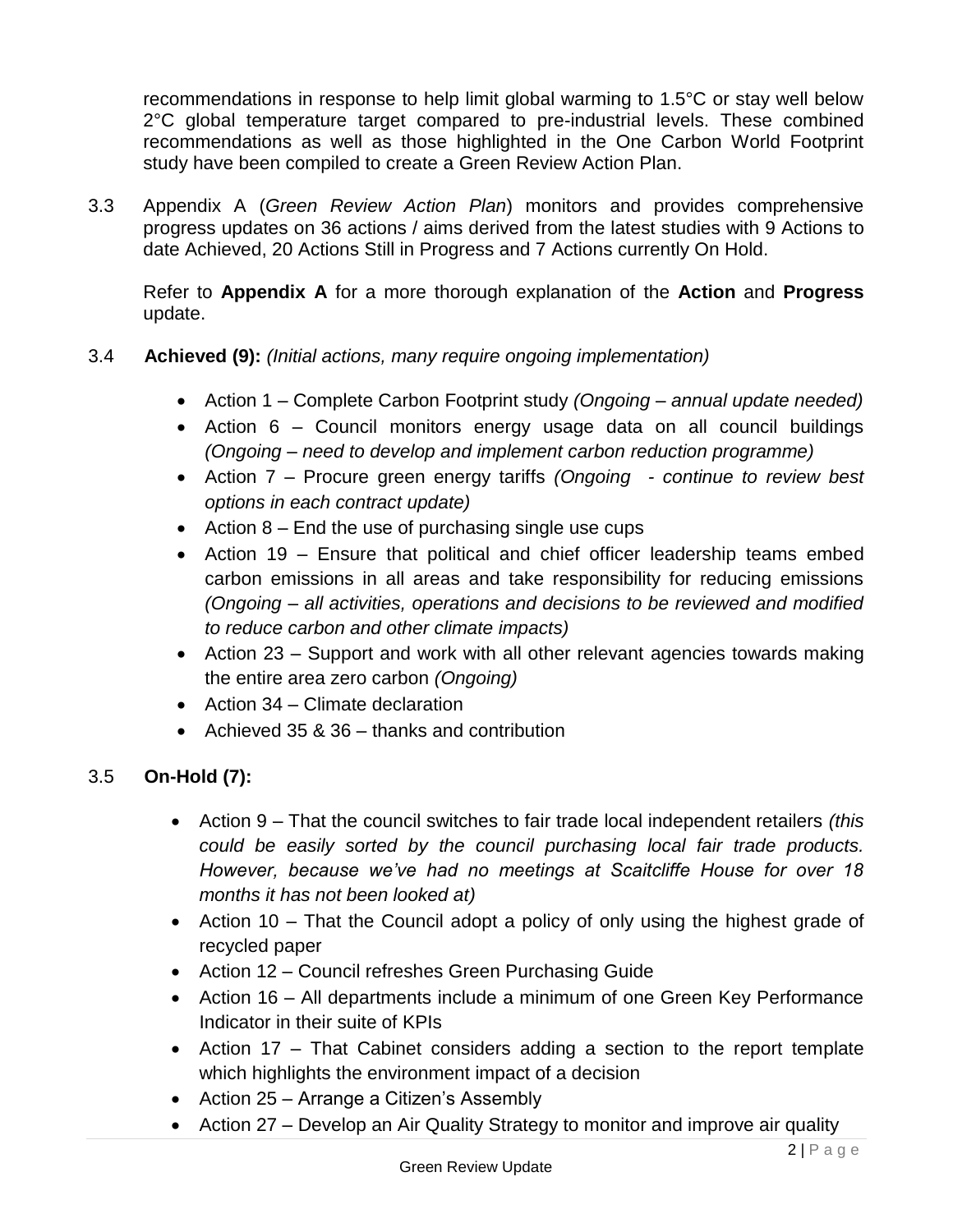# 3.6 **Ongoing / In Progress (20):**

- See Appendix A
- 3.7 To help achieve Hyndburn's target to make the Council's activities net-zero carbon by 2030 the Council have set out measures to reduce the organisations Carbon Footprint, and help off-set carbon emissions. On the 18th November at Full Council the Council gave the commitment to invest £1 million of Council reserves into a pot to contribute towards tackling global warming providing a clear demonstration of the Council's determination to tackle climate change with positive action and to enable some of the changes which need to be realised in the district.

## **4 Council's Carbon Footprint:**

4.1 To help identify the Council's Carbon emissions the Council's commissioned *One Carbon World* to carry out a Carbon footprint study where the calculations of the footprint were undertaken by One Carbon World after a desk-top review of data provided by the Council. The activities included in the carbon footprint measurement were agreed in consultation between One Carbon World and Hyndburn.

The Findings of this study identified the baseline of CO2e emissions through independent analysis of Council data for the year 2018/19 (Direct Green House Gas Emissions mostly). The report identified some 2,700 tonnes CO2e emissions with the highest priority recommendation being to decarbonise energy, especially from gas usage in the Councils buildings. An update report is currently being prepared for 2019/20.

- 4.2 In September 2020, the Council was awarded the One Carbon World Carbon Neutral Gold Standard grant. The report detailed the carbon footprint of the Council and provided recommendations to reduce and off-set its footprint.
- 4.3 The Council was the 1st in the UK to participate in both initiatives. A report was submitted to Cabinet on 21 October 2020. Several other Lancashire Local Authorities have completed a Carbon Footprint report with One Carbon World and comparative benchmarks are now being discussed.

## 4.4 **Climate Change Committee "Local Authorities and the Sixth Carbon budget" Dec 2020**

*"Many of the urgent changes and decisions which are needed next to reduce emissions and reach Net Zero have a strong local dimension. Decarbonising buildings, transport, waste and industry, cutting emissions from agriculture and storing more carbon through land-use and forestry are dependent on delivery at a local scale.*

*By the early 2030s all new investment and purchase decisions need to be Net Zero.*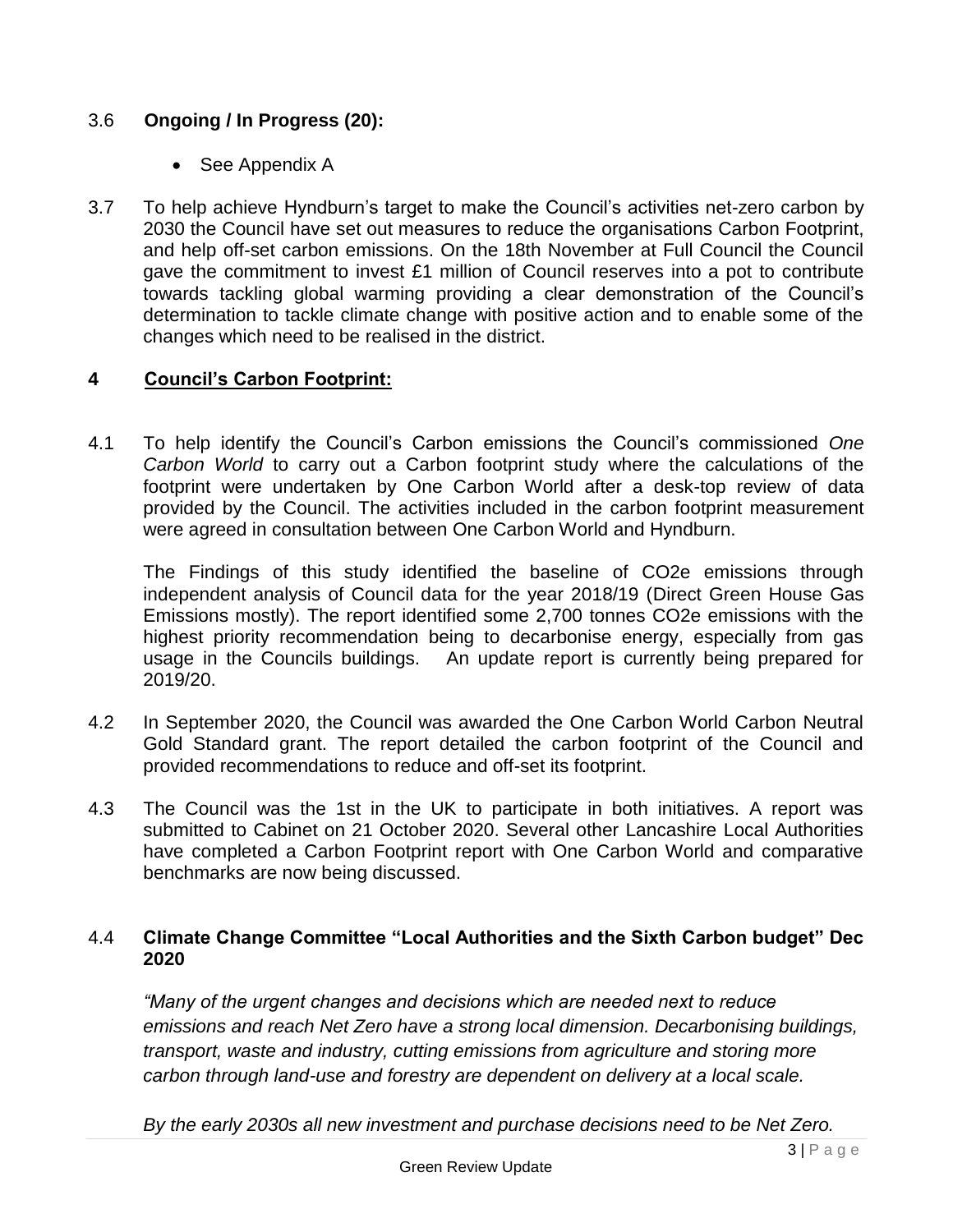*The role of local authorities in meeting the Sixth Carbon Budget, or reaching Net Zero earlier, in line with many climate emergency targets will mean a whole new zero carbon approach to managing, funding, procuring, commissioning and devising services across local authorities."*

## **5 Hyndburn's Progress**

- 5.1 Significant progress has been made within the Councils own operations to achieve net zero carbon by 2030 in Council operations. As mentioned, the One Carbon World Carbon Footprint study identified 2,700 tonnes CO2e emissions with the highest priority recommendation being to decarbonise energy, especially from gas usage in the Councils buildings. This was actioned immediately and helped to secure £2.3 million investment from the Public Sector Decarbonisation Scheme together with capital investment from the Council.
- 5.2 A total transformation of the energy infrastructure is underway at Hyndburn Leisure Centre, projected to reduce emissions by 75% by:
	- Removing fossil fuel gas heating;
	- Replacing with air source heat pumps;
	- Very large solar array with battery storage;
	- Upgraded ventilation;
	- Pumps;
	- Energy monitoring systems;
	- Related electrical infrastructure.

#### **A total transformation of the energy infrastructure is underway at Hyndburn Leisure Centre, projected to reduce emissions by 75%:**

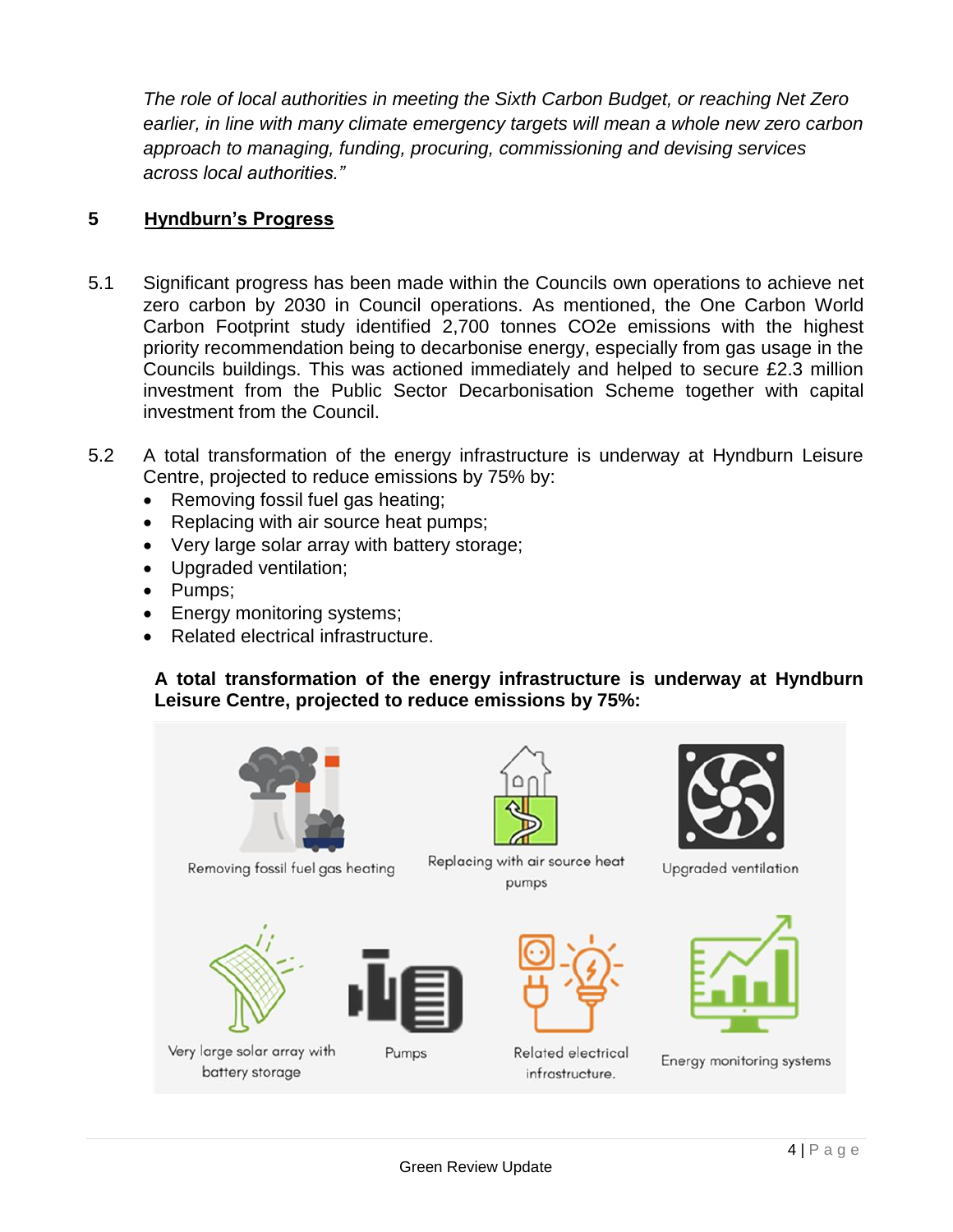Similarly, works underway at Scaitcliffe House will achieve significant emissions reductions, with new heating system to replace inefficient panel heaters in half the building, high efficiency LED lighting throughout and doubling the solar PV capacity with a second large array on the roof. And at the Crematorium, initial measures to achieve efficiency improvements have been completed and an ongoing Heat Decarbonisation Plan will be developed to reduce emissions further.

5.3 The Council's buildings are responsible for some 75% of its operational carbon emissions, as so far identified in the Carbon footprint study (Scope 1 and 2 primarily). Emissions from all of the Council's buildings have been analysed and prioritised, with the top 5 buildings emitting more than 100 tonnes CO2e, the next 5 emitting more than 50 tonnes and the next 5 emitting more than 10 tonnes C02e per annum.



- 5.4 A progressive carbon reduction programme, with a pipeline of ongoing projects will need to be developed. Hopefully there will be potential to tap into further Government decarbonising investment plus energy efficiency helping to mitigate against rising energy costs.
- 5.5 Energy supply contracts have also been shifted to procure green tariff electricity.
- 5.6 The second highest area of emissions is from fuel usage in the Council's fleet. A range of measures are underway to reduce carbon emissions from the fleet, in tandem with external expertise. EV charging points at 3 sites, potentially allowing for staff car charging as well as fleet vehicles. Progressively switching the fleet to electric vehicles, beginning with the small van fleet, possible 10 replacement vehicles in the coming year. Exploring viability and options for the large fleet, in tandem with Lancashire-wide waste management arrangements

## **6 Hyndburn-wide baseline**

6.1 Very significant actions will be needed to meet the national targets for net zero by 2050 (or sooner if that target is brought forward, through international efforts such as COP26 and subsequent discussions at national level).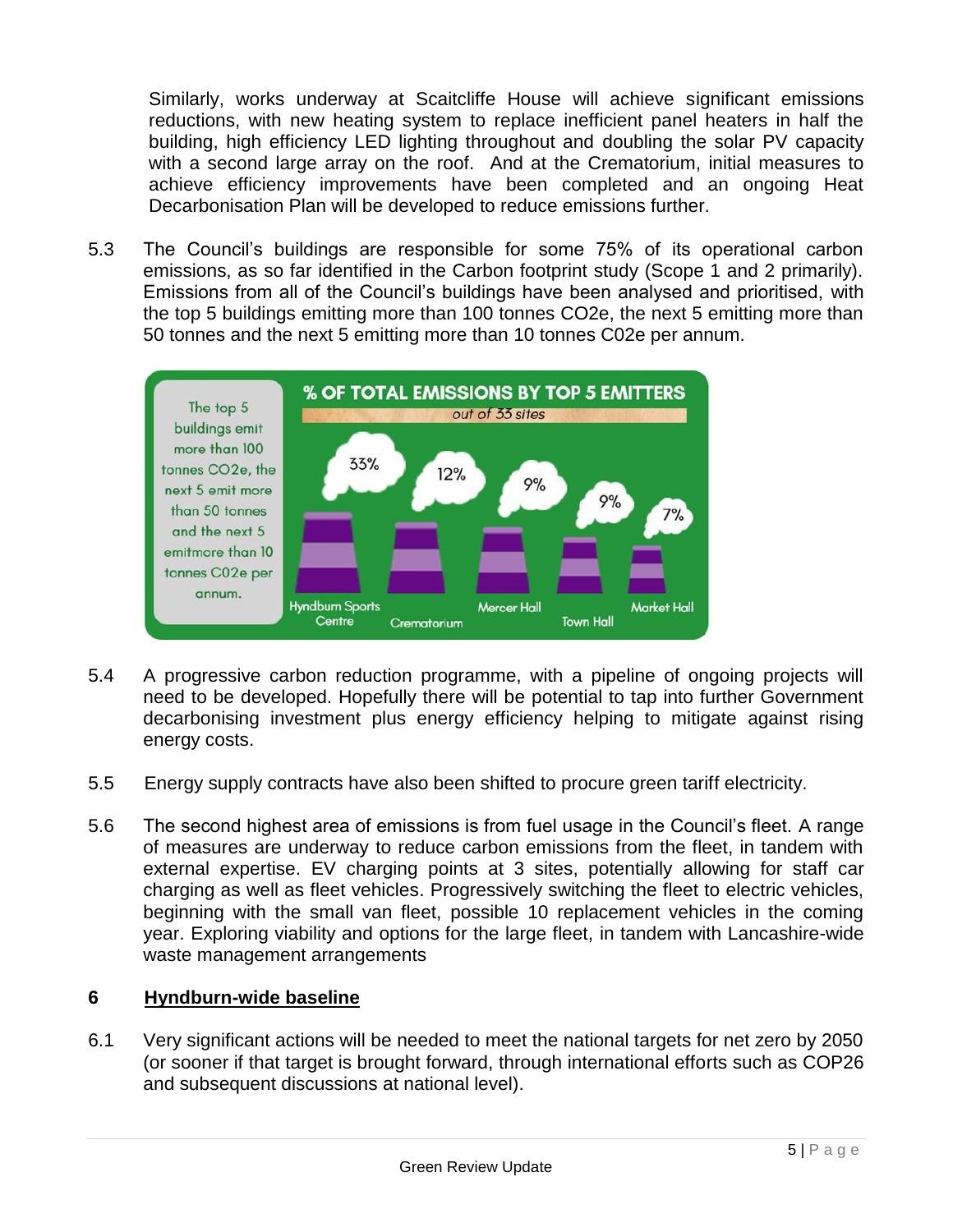6.2 Hyndburn area-wide emissions in 2018 were some 381,000 tonnes CO2e or 5% of the Lancashire total. Reductions to 217,000 tonnes by 2030 or 149,000 tonnes by 2035 would be needed for the 68% or 78% scenarios respectively (relative to a 1990 baseline, Lancashire County Council Carbon Reduction Pathway Study 2021).

# **Hyndburn Area Wide Emissions**



# **Lancashire County Council Carbon Reduction Pathway Study Scenarios**



- 6.3 Net zero for the district as a whole will require multi-agency working to achieve a rapid transition away from fossil fuels, dramatically less energy usage and carbon emissions from houses and commercial buildings, vehicles, industrial processes and agriculture, increased deployment of renewable energy, waste reduction and re-use of resources, combined with protection and expansion of all carbon stores, natural solutions for carbon capture and climate change adaptation, more woodland, peatland restoration, soil carbon and enhanced connectivity of ecological networks.
- 6.4 Initial considerations for Climate Action Programme (with multiple benefits for Adaptations, Resilience and Carbon Off-setting):
	- Natural solutions for carbon capture and climate resilience;
	- Tree planting and woodland creation on Council and privately owned land;
	- A tree for every household, through the following 2 proposals: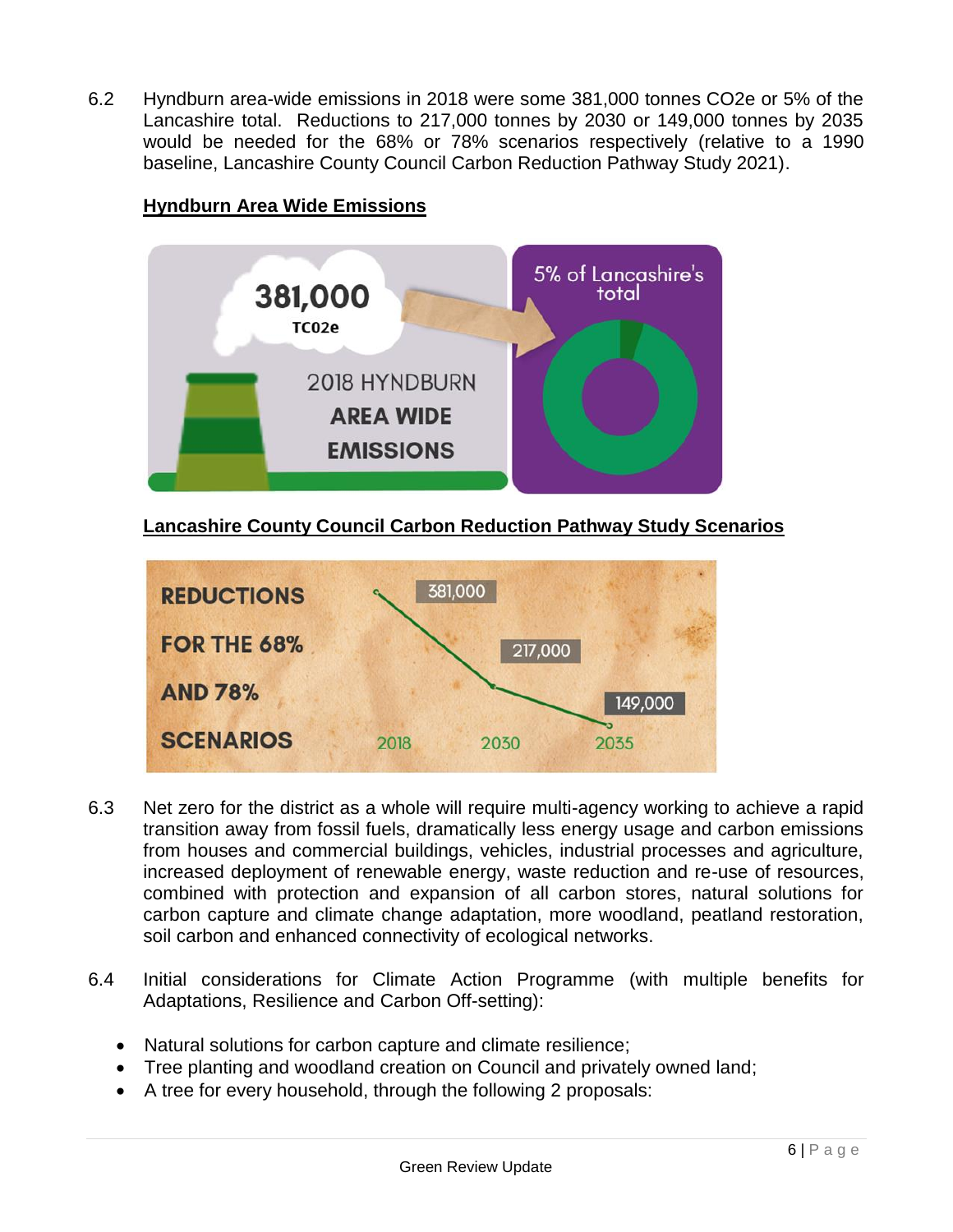- o 3 year community tree and woodland programme, aiming to plant 20,000 trees plus other habitat enhancements on HBC land primarily, create 2 new community woodlands, with involvement by local people, schools and groups.
- o 3 years of additional funding for the Lancashire Woodland Connect programme, targets to be agreed but with a similar aim of 20,000 trees on privately owned land primarily.
- Aim to plant a tree for every resident by the end of the decade, by continuing these programmes over a longer timespan to maximise the amount of woodland creation in areas which also benefit flood management and habitat connectivity.
- Adaptation and resilience measures through peatland and grassland restoration
- Accelerate provision of new cycling and walking infrastructure and encourage active travel as an alternative to vehicle use.
- Rapid decarbonising of the Council's own impacts particularly from buildings and vehicles.

| <b>PAPER USAGE</b>                                                                                                   |
|----------------------------------------------------------------------------------------------------------------------|
| $= 100$ reams                                                                                                        |
|                                                                                                                      |
| <b>SCAITCLIFFE</b><br><b>BAS</b>                                                                                     |
| <b>WILLOWS LANE</b>                                                                                                  |
| <b>TOWN HALL</b>                                                                                                     |
| <b>PLANNING/BUILDING CONTROL</b>                                                                                     |
| <b>CVMU</b>                                                                                                          |
| <b>MARKETS</b>                                                                                                       |
| <b>HAWORTH ART GALLERY</b>                                                                                           |
| <b>TOTAL:</b>                                                                                                        |
|                                                                                                                      |
|                                                                                                                      |
| <b>CARBON IMPACT</b>                                                                                                 |
| . One ream of paper uses 6% of a tree.<br>. Production of 400 reams uses the same amount of                          |
| energy used by an average household in 10 months.<br>. It also produces the equivalent of 6 months of car<br>exhaust |

 $\overline{\phantom{a}}$ 

1 ream = 500 pages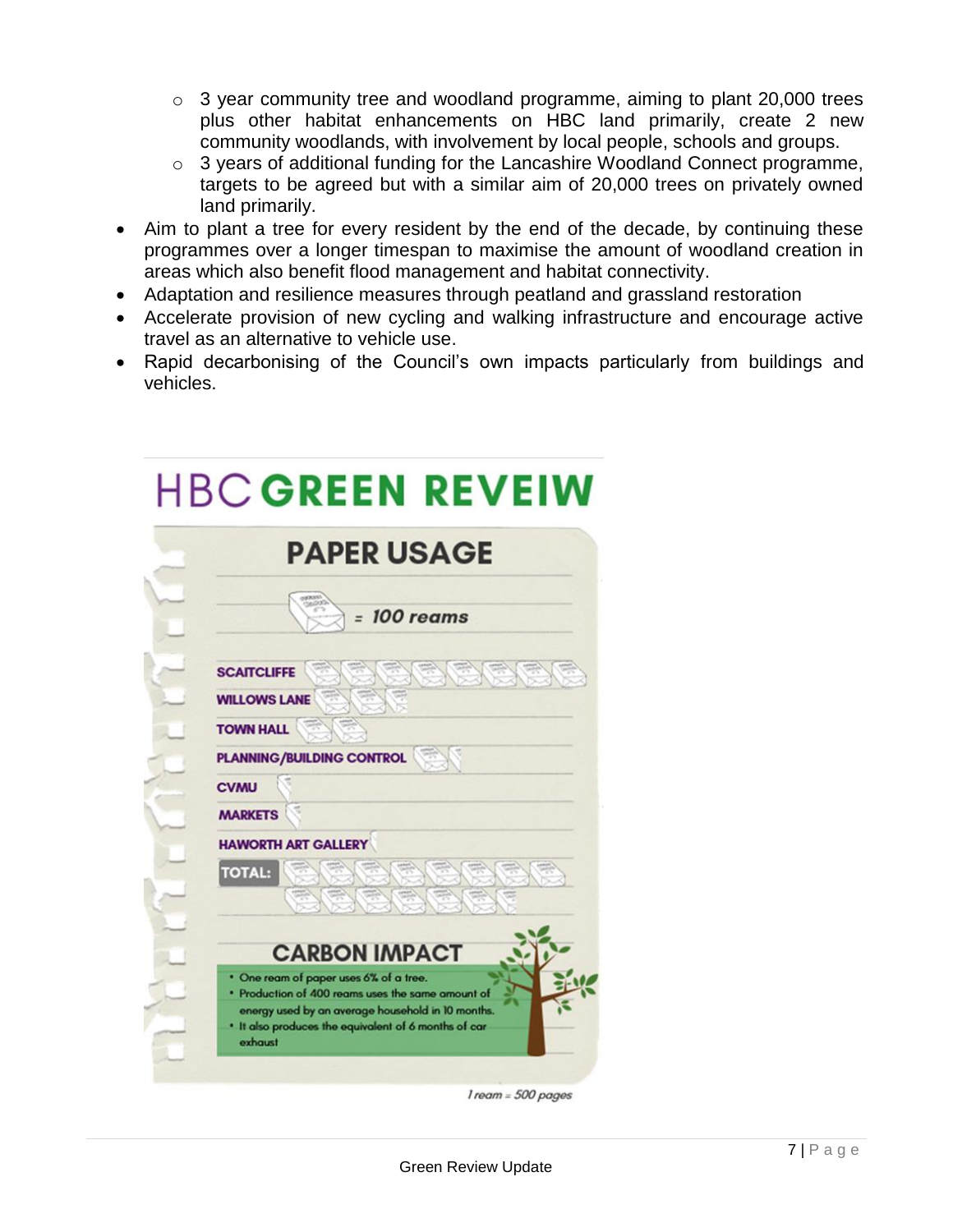#### **7 Lancashire**

- 7.1 At County level, the multi-agency Lancashire Environment and Climate Change working group and is currently working towards a significant Summit with Lancashire Leaders early in 2022.
- 7.2 Four consultancy studies will inform these discussions, target setting and agreed actions and will complement the economic studies commissioned in preparation for the Greater Lancashire Plan. Briefly the environment workstreams cover:

Lancashire Net-Zero Pathways – focussing on an assessment of the current CO2 emissions baseline (across Lancashire and by District) and the options for interventions that will achieve 'net-zero' over different periods of time.

- 7.3 To illustrate the scale of change needed, it identifies that a 7.6% annual reduction in carbon emissions will be required to meet net zero targets, a similar level to emissions reduction during the Covid restrictions in 2020.
- 7.4 Lancashire area-wide emissions were some 8.2 million tonnes in 2018. Net-Zero Scenarios
	- Net zero by 2030. The analysis identifies that it is not possible to achieve even with a massive and nearly comprehensive roll out of new measures.
	- 68% emissions reduction by 2030, relative to 1990 levels
	- 78% emissions reduction by 2035, relative to 1990 levels
- 7.5 These scenarios reflect Government targets with five-yearly stepping-stones towards the overall target to be net zero by 2050. In December 2020, and in April 2021, the Government increased its level of ambition with interim targets to reduce GHG emissions by 68% by 2030 and 78% by 2035 relative to the 1990 baseline.
- 7.6 The 68% and 78% scenarios would meet the national target to reach net zero by 2050 and both require a roll out of measures on an unprecedented scale.

For example, a massive scaling up will be needed to retrofit some 20,000 houses annually (78% scenario) or 44,000 houses (68% scenario) compared with annual numbers currently of some 100's of houses. A key recommendation is to accelerate energy efficiency measures in houses by a 'fabric first' approach with insulation and improved glazing as priorities. And then decarbonising heating, especially gas, with alternative low carbon sources such as heat pumps and heat networks.

This is a good example of the multiple benefits of taking action on climate change, as homes will become warmer, healthier and cheaper to heat with benefits for health and low income households. Plus business opportunities, jobs and skills for the retrofit work required.

**Climate Resilience** – looking at Lancashire's ability to cope with and recover from acute physical climate risks such as floods, droughts, heatwaves and chronic risks such as rising sea levels and temperature change.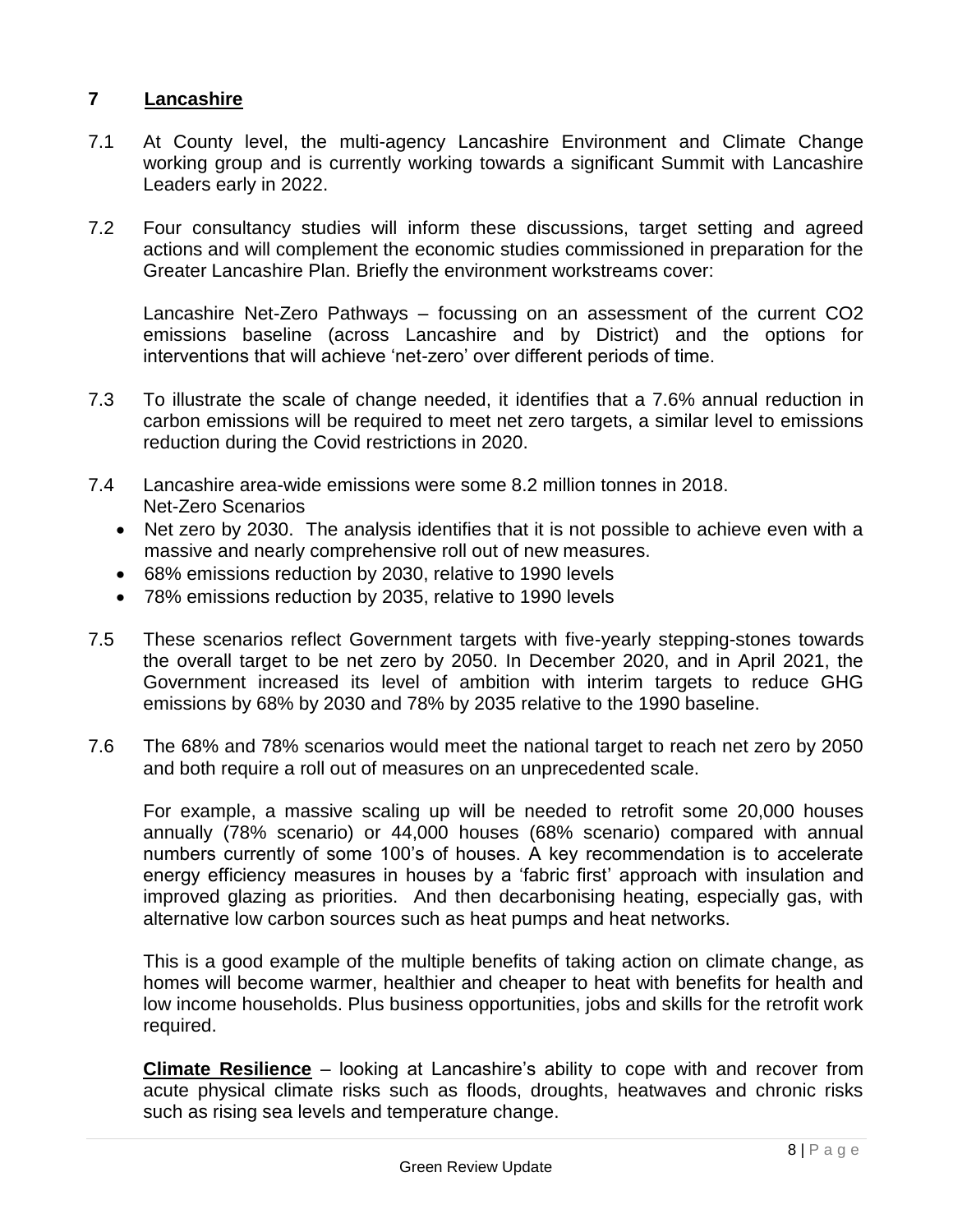**State of the Environment** – Establishing a comprehensive environment dashboard that will highlight trends, concerns and improvement opportunities across a range of key indicators.

**Renewable Energy Opportunities** – identifying the installed capacity of renewable energy assets in Lancashire and the opportunities for enabling future deployment up to 2030.

**Waste management** - A further study is currently being commissioned to analyse the climate impacts of the waste management operations

# **8. COP26 (Conference of the Parties)**

- 8.1 The agreement (although not legally binding) will set the global agenda on climate change for the next decade. How will countries be made to meet their pledges? Most commitments made at COP will have to be self-policed. Only a few countries are making their pledges legally binding.
- 8.2 For the first time at a COP conference, there was an explicit plan to reduce use of coal - which is responsible for 40% of annual CO2 emissions. However, countries only agreed a weaker commitment to *"phase down"* rather than "phase out" coal after a late intervention by China and India.
- 8.3 The agreement pledged to significantly increase money to help poor countries cope with the effects of climate change and make the switch to clean energy. There's also the prospect of a trillion dollar a year fund from 2025 - after a previous pledge for richer countries to provide \$100bn (£72bn) a year by 2020 was missed.
- 8.4 Financial organisations controlling \$130tn agreed to back "clean" technology, such as renewable energy, and direct finance away from fossil fuel-burning industries. The initiative is an attempt to involve private companies in meeting net zero targets.
- 8.5 World leaders agreed to phase-out subsidies that artificially lower the price of coal, oil, or natural gas. However, no firm dates have been set.
- 8.6 A scheme to cut 30% of methane emissions by 2030 was agreed by more than 100 countries. Methane is currently responsible for a third of human-generated warming. The big emitters China, Russia and India haven't joined - but it's hoped they will be later.
- 8.7 Leaders from more than 100 countries with about 85% of the world's forests promised to stop deforestation by 2030. This is seen as vital, as tress absorb vast amounts of CO2. Similar initiatives haven't stopped deforestation, but this one's better funded. However, it's unclear how the pledge will be policed.
- 8.8 The Next COP27, Sharm el Sheikh, Egypt (November 22), followed by COP28, United Arab Emirates (2023).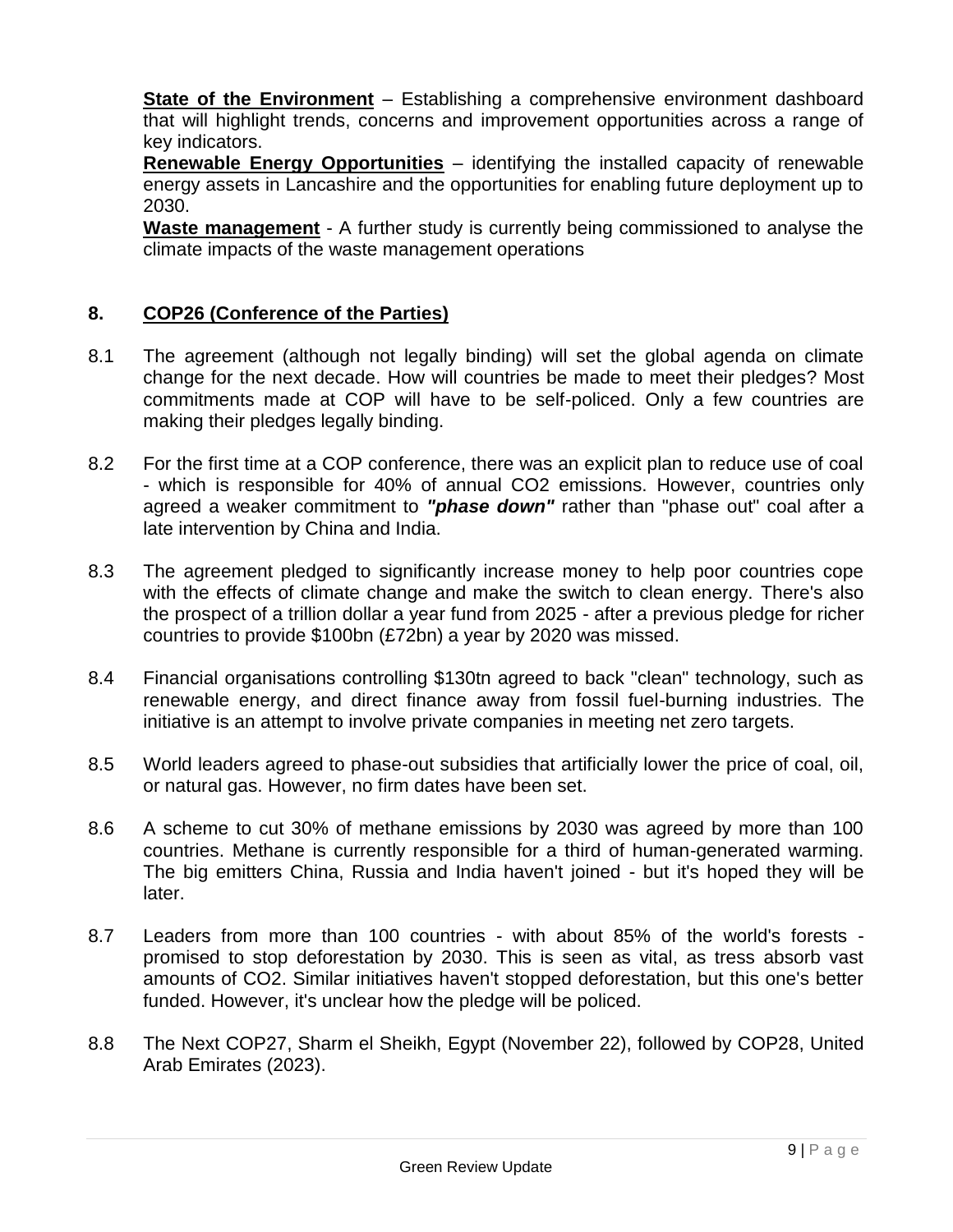#### **9. Council's Next Steps**

- 9.1 Carrying on looking at ways to decarbonise the Council's operations and activities.
- 9.2 The Council is working on a Levelling-Up Funding Bid and looking at incorporating some greener projects within Accrington Town Centre.
- 9.3 Appointed external consultants to identify how the Council could reduce emissions from the Market Hall, which could be included in a funding bid.
- 9.4 Install EV infrastructure and phase over to a new EV Council fleet.
- 9.5 Carbon off-setting by looking after the local biodiversity, habitats and planting more trees and restoring local peatland and grassland. Plus the creation of a new Project Officer (Natural Offices) role.
- 9.6 Update the Green Review Action Plan with a new list of actions / aims that would help the Council achieve Net-zero in Council activities by 2030.
- 9.7 Create a new Members Climate Change Working Group.
- 9.8 Create a Climate Change Action Plan / Green Policy.
- 9.9 Encourage all portfolio holders and service managers to help decarbonise their department, operational activities and procurement decisions.
- 9.10 Look at how do we make Green Choices become the easier choices in life?
- 9.11 Help educate residents / businesses across Hyndburn become greener.

#### **10. Alternative Options considered and Reasons for Rejection**

- 10.1 **Not applicable to this report**
- **11. Consultations**
- 11.1 Not applicable to this report
- **12. Implications**

| <b>Financial implications (including</b> |  |
|------------------------------------------|--|
| any future financial commitments         |  |
| <b>for the Council)</b>                  |  |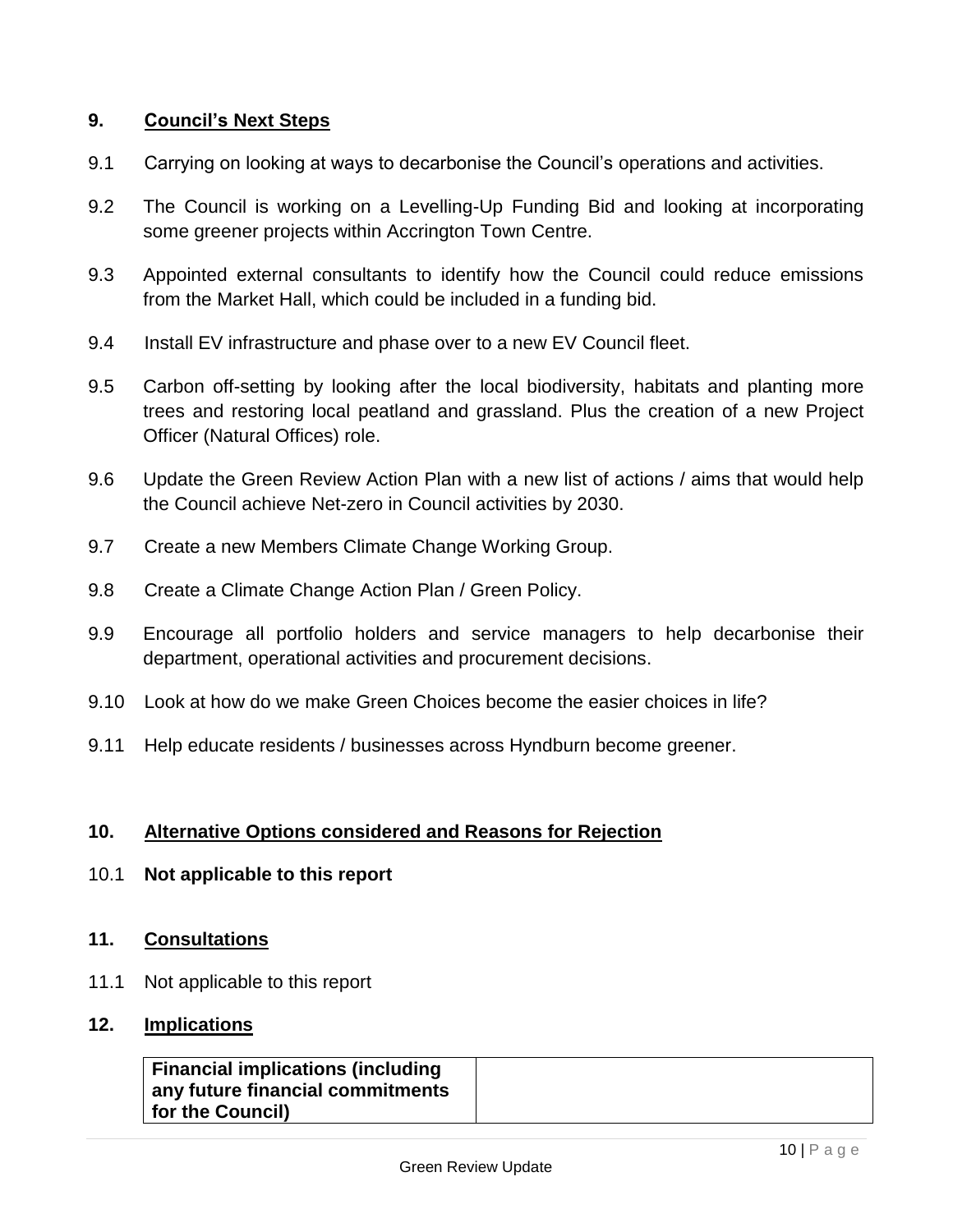| Legal and human rights<br>implications                                                                                                                                                    |                |
|-------------------------------------------------------------------------------------------------------------------------------------------------------------------------------------------|----------------|
| <b>Assessment of risk</b>                                                                                                                                                                 | Not applicable |
| <b>Equality and diversity implications</b><br>A Customer First Analysis should be<br>completed in relation to policy<br>decisions and should be attached as<br>an appendix to the report. | N/A            |

#### **13. Local Government (Access to Information) Act 1985: List of Background Papers**

- *13.1 Hyndburn Green Review (24th October 2019)* [https://democracy.hyndburnbc.gov.uk/documents/s12051/Final%20Version%20GRP%](https://democracy.hyndburnbc.gov.uk/documents/s12051/Final%20Version%20GRP%20MC.pdf) [20MC.pdf](https://democracy.hyndburnbc.gov.uk/documents/s12051/Final%20Version%20GRP%20MC.pdf)
- *13.2 Hyndburn Climate Emergency (19th September 2019)* [https://democracy.hyndburnbc.gov.uk/documents/s10850/Motions%20for%20Council%](https://democracy.hyndburnbc.gov.uk/documents/s10850/Motions%20for%20Council%20Report.pdf) [20Report.pdf](https://democracy.hyndburnbc.gov.uk/documents/s10850/Motions%20for%20Council%20Report.pdf)
- *13.3 Lancashire Climate Change Strategy 2009 – 2020* [https://www.lancashire.gov.uk/media/190306/Lancashire\\_Climate\\_Change\\_Strategy\\_2](https://www.lancashire.gov.uk/media/190306/Lancashire_Climate_Change_Strategy_2009_2020.pdf) [009\\_2020.pdf](https://www.lancashire.gov.uk/media/190306/Lancashire_Climate_Change_Strategy_2009_2020.pdf)
- *13.4 The Ten Point Plan for a Green Industrial Revolution* [https://assets.publishing.service.gov.uk/government/uploads/system/uploads/attachme](https://assets.publishing.service.gov.uk/government/uploads/system/uploads/attachment_data/file/936567/10_POINT_PLAN_BOOKLET.pdf) [nt\\_data/file/936567/10\\_POINT\\_PLAN\\_BOOKLET.pdf](https://assets.publishing.service.gov.uk/government/uploads/system/uploads/attachment_data/file/936567/10_POINT_PLAN_BOOKLET.pdf)
- *13.5 Net Zero NW Cluster Plan (2020)* [https://nwblt.com/wp-content/uploads/2020/09/Net-Zero-NW-Cluster-Plan-Phase-1-](https://nwblt.com/wp-content/uploads/2020/09/Net-Zero-NW-Cluster-Plan-Phase-1-Report-AUG2020-FINAL.pdf) [Report-AUG2020-FINAL.pdf](https://nwblt.com/wp-content/uploads/2020/09/Net-Zero-NW-Cluster-Plan-Phase-1-Report-AUG2020-FINAL.pdf)
- 13.6 Reducing Emissions from Road Transport: The Road to Zero Strategy (2018) [https://assets.publishing.service.gov.uk/government/uploads/system/uploads/attachme](https://assets.publishing.service.gov.uk/government/uploads/system/uploads/attachment_data/file/739460/road-to-zero.pdf) [nt\\_data/file/739460/road-to-zero.pdf](https://assets.publishing.service.gov.uk/government/uploads/system/uploads/attachment_data/file/739460/road-to-zero.pdf)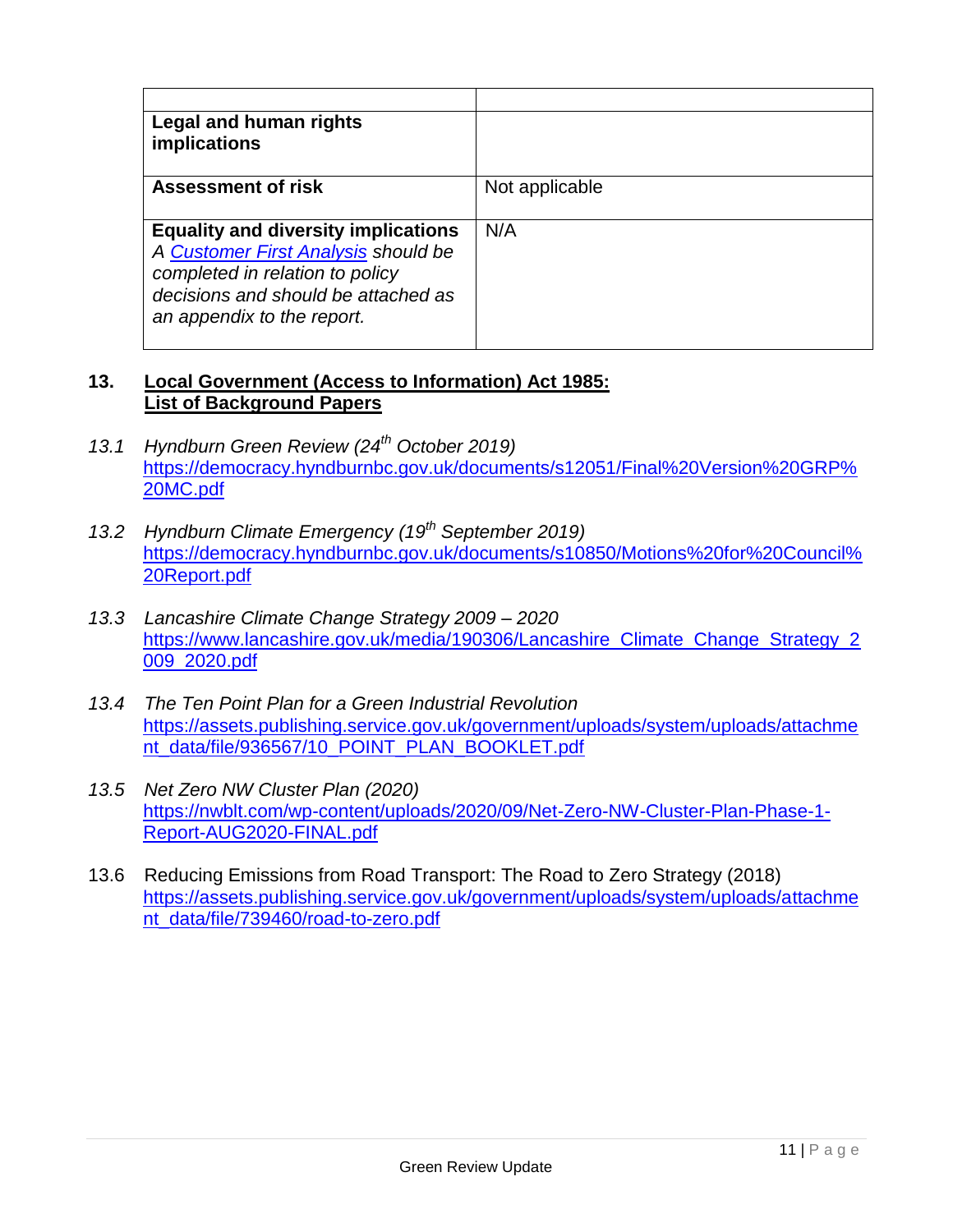# **Appendix A – Green Review Action Plan**

| <b>Hyndburn Action</b>                                  | <b>Observations and Current Position</b>                                                                                                                   |
|---------------------------------------------------------|------------------------------------------------------------------------------------------------------------------------------------------------------------|
| <b>Climate Emergency Action</b>                         |                                                                                                                                                            |
| <b>One Carbon World</b>                                 |                                                                                                                                                            |
| <b>Additional Action Required</b>                       |                                                                                                                                                            |
| <b>Overall Aim:</b>                                     |                                                                                                                                                            |
|                                                         | This will be achieved in two main ways:                                                                                                                    |
| <b>Make the Council's activities net-zero</b>           | Setting out measures to reduce the Council's Carbon Footprint, and<br>$\bullet$                                                                            |
| Carbon by 2030.                                         | Setting out measures to help off-set carbon emissions<br>$\bullet$                                                                                         |
|                                                         |                                                                                                                                                            |
|                                                         | What about Methane?? (Transport, Land fill sites)                                                                                                          |
|                                                         | Over a 100-year period it is 28-34 times as warming as CO2.<br>Over a 20-year period it is around 84 times as powerful per unit of mass as carbon dioxide. |
| <b>Reducing the Councils Carbon Footprint</b>           | However, there is much more CO2 than methane in the atmosphere and individual molecules of it can remain there for hundreds of years.                      |
|                                                         |                                                                                                                                                            |
| <b>Action 1</b>                                         |                                                                                                                                                            |
| Complete an initial Carbon Footprint study in tandem    | <b>Achieved and ongoing monitoring</b>                                                                                                                     |
| with the UN One Carbon World programme and carry        | The carbon footprint of the Council's activities must be established to ensure the effectiveness of                                                        |
| out annual reviews to monitor progress and improve      | the steps to reduce $CO2$ emissions are monitored.                                                                                                         |
| the data.                                               | One Carbon World Carbon Footprint Study - 2018/19 & 2019/20                                                                                                |
|                                                         | <b>Carbon Neutral Gold Award</b>                                                                                                                           |
|                                                         | Green Review 2021 (Scrutiny Report)                                                                                                                        |
|                                                         | Energy Conservation and Climate Change Audit                                                                                                               |
|                                                         | Lancashire Net-Zero Pathways Report                                                                                                                        |
|                                                         |                                                                                                                                                            |
| <b>Action 2</b>                                         |                                                                                                                                                            |
| Develop actions with targets to reduce emissions        | <b>Ongoing: Summary of current carbon reduction programme:</b>                                                                                             |
| progressively year on year.                             | E1 million of the Council's reserves put into a pot of finance appropriate expenditure to<br>$\bullet$                                                     |
| (Perhaps any future Action Plan update includes         | contribute towards reduction of global warming                                                                                                             |
| developing carbon reduction programme for council       | Decarbonisation of our organisation and operations                                                                                                         |
| buildings, council fleet, and staff business travel and | A Carbon Footprint report, prepared by One Carbon World, identified the baseline of CO2e                                                                   |
| commuting)                                              | emissions through independent analysis of Council data for the year 2018/19 (Scope 1 and 2                                                                 |
|                                                         | mostly). An update report is currently being prepared for 2019/20.                                                                                         |
|                                                         | The report identified some 2,700 tonnes CO2e emissions with the highest priority                                                                           |
|                                                         |                                                                                                                                                            |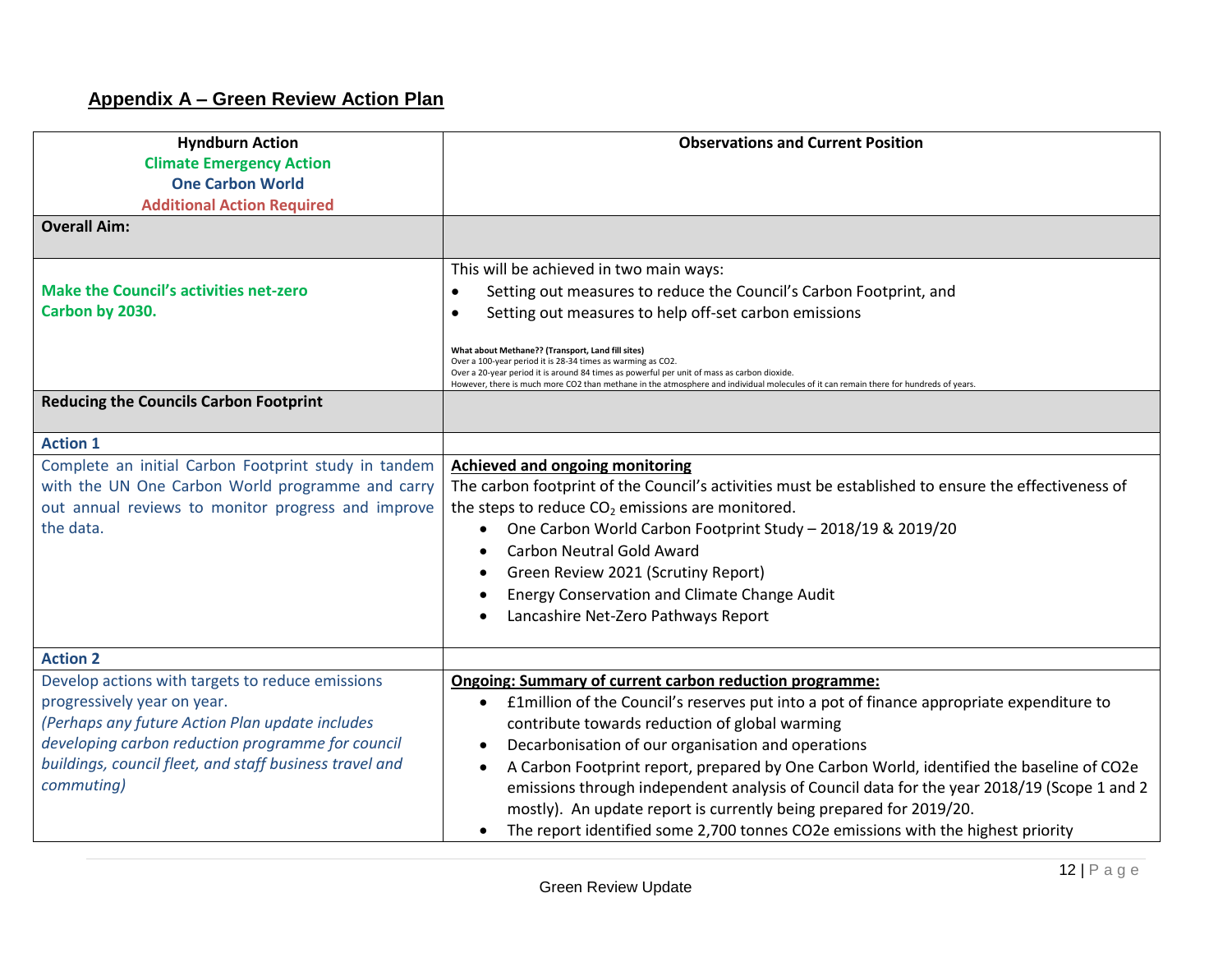| <b>Strategy, Performance and decision making</b>  | recommendation being to decarbonise energy, especially from gas usage in the Councils<br>buildings.<br>Awarded £2,317,175 from the Public Sector Decarbonisation Scheme in February 2021<br>$\bullet$<br>A total transformation of the energy infrastructure is underway at Hyndburn Leisure Centre<br>This work is projected to reduce emissions by 75% by removing fossil fuel gas heating and<br>replacing with air source heat pumps, a very large solar array with battery storage, together<br>with upgraded ventilation, pumps, energy monitoring systems and all related electrical<br>infrastructure.<br>Similarly, works underway at Scaitcliffe House will achieve significant emissions reductions.<br>Crematorium, initial measures to achieve efficiency improvements have been completed<br>and an ongoing Heat Decarbonisation Plan will be developed to reduce emissions further.<br>100% renewable green energy contracts procured for our Council's buildings<br>A range of measures are underway to reduce carbon emissions from the fleet, in tandem<br>with external expertise.<br>Electric Vehicles charging points at 3 sites, potentially allowing for staff car charging as well<br>as fleet vehicles<br>APSE in the process of completing a Hyndburn EV infrastructure report with a target of 2022<br>for installation.<br>Progressively switching the fleet to electric vehicles, beginning with the small van fleet,<br>possible 10 replacement vehicles in the coming year<br>Exploring viability and options for the large fleet, in tandem with Lancashire-wide waste<br>management arrangements<br>Adaptation, resilience and Off-setting - 3 year community tree and woodland programme,<br>aiming to plant 20,000 trees plus other habitat enhancements on HBC land primarily, create<br>2 new community woodlands, with involvement by local people, schools and groups.<br>3 years of additional funding for the Lancashire Woodland Connect programme, targets to<br>be agreed but with a similar aim of 20,000 trees on privately owned land primarily.<br>Adaptation and resilience measures through peatland and grassland restoration<br>Accelerate provision of new cycling and walking infrastructure and encourage active travel<br>as an alternative to vehicle use |
|---------------------------------------------------|--------------------------------------------------------------------------------------------------------------------------------------------------------------------------------------------------------------------------------------------------------------------------------------------------------------------------------------------------------------------------------------------------------------------------------------------------------------------------------------------------------------------------------------------------------------------------------------------------------------------------------------------------------------------------------------------------------------------------------------------------------------------------------------------------------------------------------------------------------------------------------------------------------------------------------------------------------------------------------------------------------------------------------------------------------------------------------------------------------------------------------------------------------------------------------------------------------------------------------------------------------------------------------------------------------------------------------------------------------------------------------------------------------------------------------------------------------------------------------------------------------------------------------------------------------------------------------------------------------------------------------------------------------------------------------------------------------------------------------------------------------------------------------------------------------------------------------------------------------------------------------------------------------------------------------------------------------------------------------------------------------------------------------------------------------------------------------------------------------------------------------------------------------------------------------------------------------------------------------------------------------------------------------------------------------------------|
|                                                   |                                                                                                                                                                                                                                                                                                                                                                                                                                                                                                                                                                                                                                                                                                                                                                                                                                                                                                                                                                                                                                                                                                                                                                                                                                                                                                                                                                                                                                                                                                                                                                                                                                                                                                                                                                                                                                                                                                                                                                                                                                                                                                                                                                                                                                                                                                                    |
| <b>Action 3</b>                                   |                                                                                                                                                                                                                                                                                                                                                                                                                                                                                                                                                                                                                                                                                                                                                                                                                                                                                                                                                                                                                                                                                                                                                                                                                                                                                                                                                                                                                                                                                                                                                                                                                                                                                                                                                                                                                                                                                                                                                                                                                                                                                                                                                                                                                                                                                                                    |
| That the Corporate Strategy is updated to include | Still in progress due to the COVID-19 pandemic and an update will also include a levelling up                                                                                                                                                                                                                                                                                                                                                                                                                                                                                                                                                                                                                                                                                                                                                                                                                                                                                                                                                                                                                                                                                                                                                                                                                                                                                                                                                                                                                                                                                                                                                                                                                                                                                                                                                                                                                                                                                                                                                                                                                                                                                                                                                                                                                      |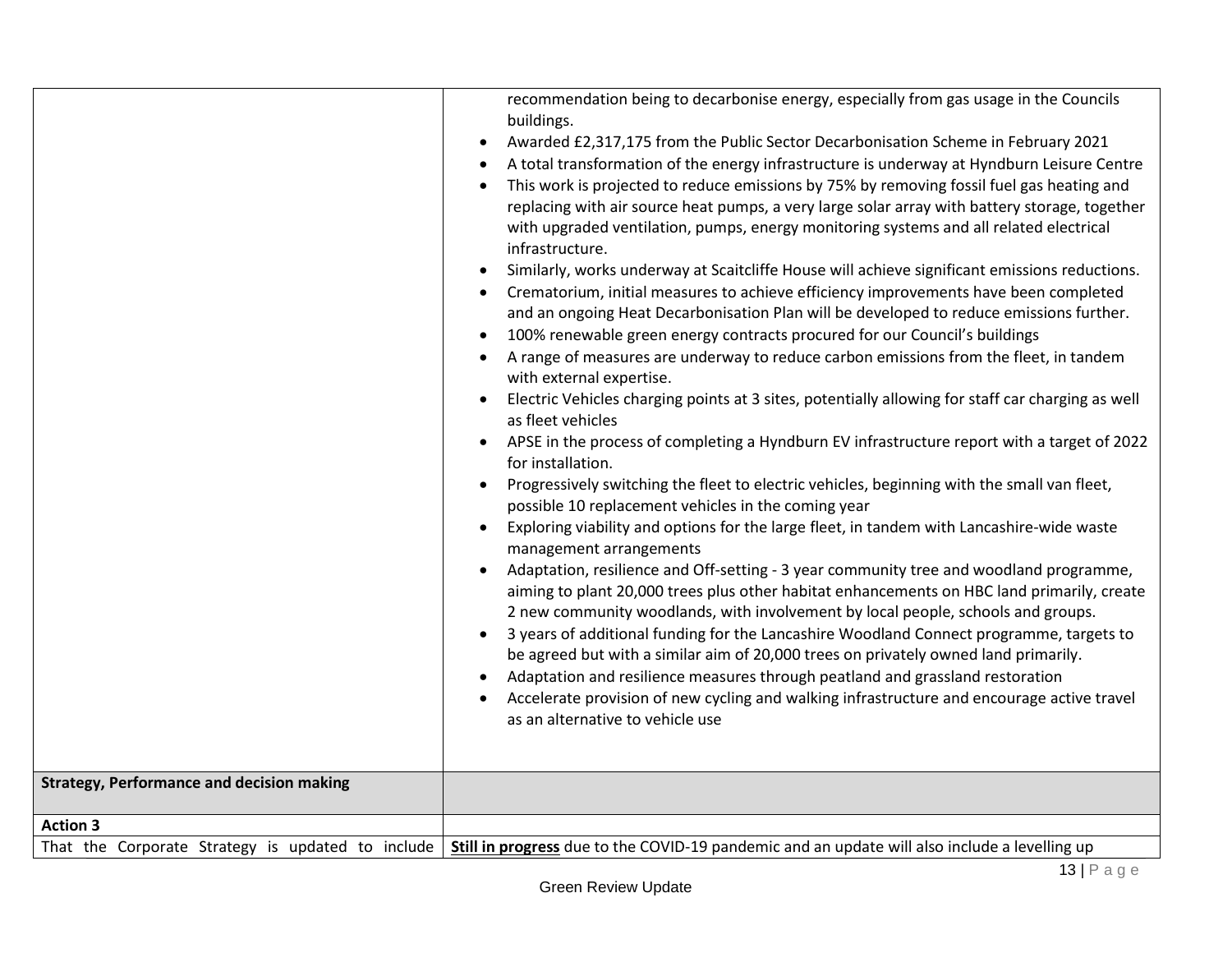| environmental priorities of the Council.                   | approach.                                                                                                |
|------------------------------------------------------------|----------------------------------------------------------------------------------------------------------|
|                                                            |                                                                                                          |
| This should include the overall aim of making the          |                                                                                                          |
| Council net zero carbon by 2030 and include actions and    |                                                                                                          |
| targets in respect of the following areas:                 |                                                                                                          |
| Vehicle / machinery fleet mileage / fuel use               |                                                                                                          |
|                                                            |                                                                                                          |
| <b>Action 4</b>                                            |                                                                                                          |
| That the Council considers the introduction of electric    | In progress                                                                                              |
| Refuse Collection Vehicles from 2021.                      | APSE in the process of completing a Hyndburn EV infrastructure report with a target of 2022<br>$\bullet$ |
|                                                            | for installation with a 3 phase electricity supply.                                                      |
|                                                            | When researching what electric vehicles would be suitable to be used as part of the                      |
|                                                            | Council's fleet, it has become evident that prior to procuring any electric vehicles the                 |
|                                                            |                                                                                                          |
|                                                            | Council needs to have electric vehicle charging points available for these vehicles within its           |
|                                                            | depots. There is not only a need to assess how many electric vehicle charging points would               |
|                                                            | be needed to the fleet keep running but also whether the mains electrical supply to the                  |
|                                                            | various depots is sufficient. Therefore the Council has now appointed a suitably experienced             |
|                                                            | external consultant to provide a detailed report relating to the installation of electric vehicle        |
|                                                            | charging points / supply within Council depots.                                                          |
|                                                            | Once the charging infrastructure is in place, the move over from diesel to electric vehicles             |
|                                                            | will be considered as part of the normal replacement programme i.e. as and when each                     |
|                                                            | vehicle is due for replacement (although 10 small vans/4x4's have been identified for                    |
|                                                            | replacement within the next 12 months). Further changes will be dependent on a suitable                  |
|                                                            |                                                                                                          |
|                                                            | electric vehicle being available in the market, that it is suitable for the needs of the service         |
|                                                            | and the Council can financially afford to change given electric mechanical sweeping vehicles             |
|                                                            | are currently around £200k against the diesel version at £85k and electric refuse collection             |
|                                                            | vehicles around £400k against the diesel version at £190k. However, once production ramps                |
|                                                            | up / competition between manufactures, prices usually come down.                                         |
|                                                            | Exploring viability and options for the large fleet, in tandem with Lancashire-wide waste                |
|                                                            | management arrangements.                                                                                 |
| <b>ii</b><br><b>Business travel and employee commuting</b> |                                                                                                          |
|                                                            |                                                                                                          |
| <b>Action 5</b>                                            |                                                                                                          |
| That Cabinet considers updating the Council's Travel       | <b>Still in Progress</b>                                                                                 |
| Plan.                                                      | Can be linked to our Smart Working Strategy whereby allowing hybrid working will reduce                  |
|                                                            | commuting miles, or could we look at something like subsidised season tickets.                           |
| iii<br>Buildings electricity, gas and other energy use     |                                                                                                          |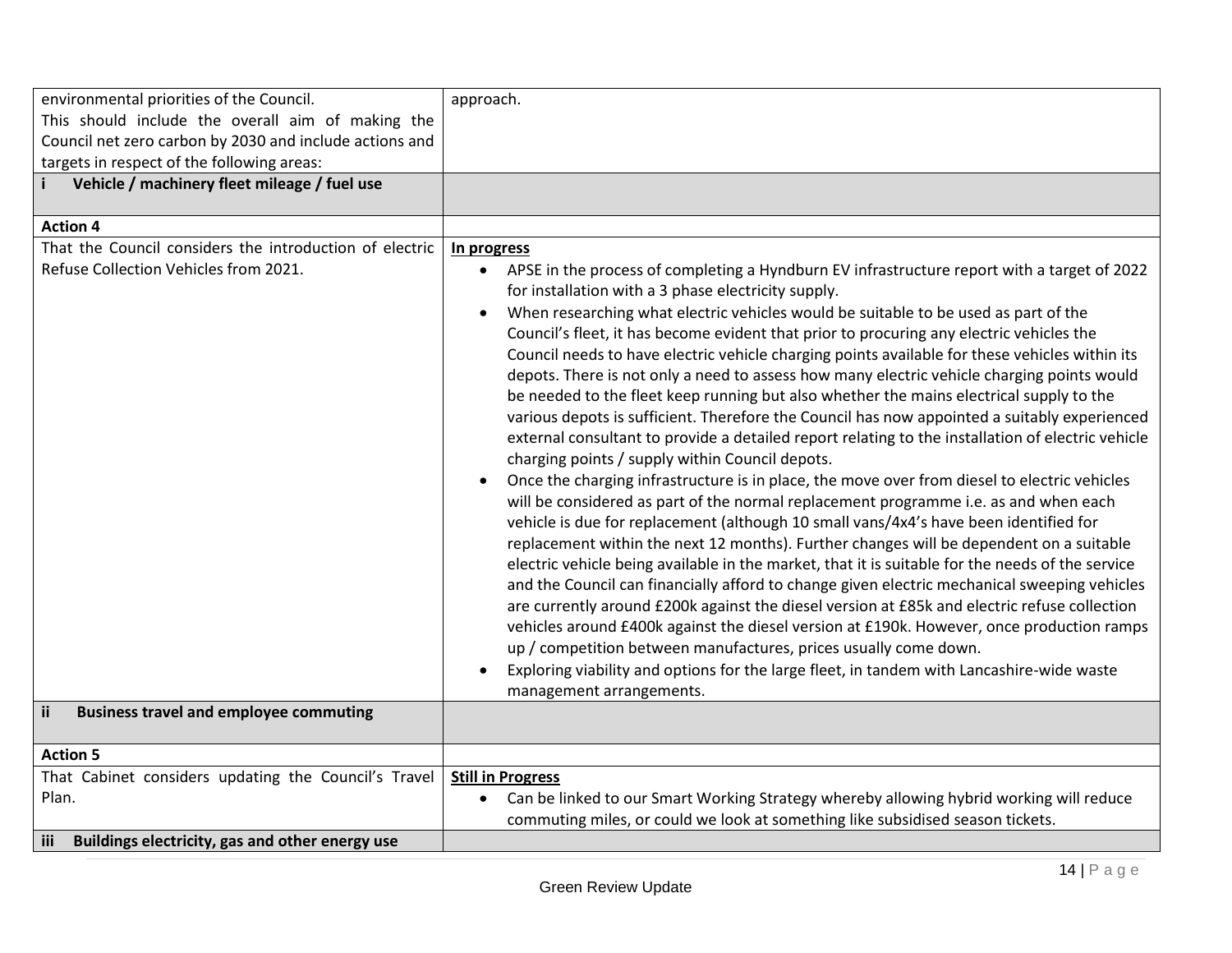| AIM: Achieve 100% clean energy across the Council's<br>full range of functions by 2030.                                                                                                                                                                                                                                                                                                             | 100% renewable green energy contracts procured for our Council's buildings                                                                                                                                                                                                                                                                                                                                                                                                                                                                                                                                                                                                                               |
|-----------------------------------------------------------------------------------------------------------------------------------------------------------------------------------------------------------------------------------------------------------------------------------------------------------------------------------------------------------------------------------------------------|----------------------------------------------------------------------------------------------------------------------------------------------------------------------------------------------------------------------------------------------------------------------------------------------------------------------------------------------------------------------------------------------------------------------------------------------------------------------------------------------------------------------------------------------------------------------------------------------------------------------------------------------------------------------------------------------------------|
| <b>Action 6</b>                                                                                                                                                                                                                                                                                                                                                                                     |                                                                                                                                                                                                                                                                                                                                                                                                                                                                                                                                                                                                                                                                                                          |
| That the Council should monitor its energy usage on all<br>Council owned buildings and report annually on this to<br>Overview and Scrutiny or another appropriate<br>Committee.<br>(A future Action Plan update should include to develop<br>carbon reduction programme to rapidly reduce carbon<br>emissions from Council buildings).                                                              | Achieved and will be monitored<br>One Carbon World Carbon Footprint Study<br>$\bullet$<br>Awarded £2,317,175 from the Public Sector Decarbonisation Scheme in February 2021<br>Energy Conservation and Climate Change Audit<br>$\bullet$<br>The gas usage has decreased over the three years, but the electricity usage has increased<br>over the last three years.<br>The Council purchases its energy through Apollo Energy Ltd $-$ an agent that is able to secure<br>prices for energy due to its bulk buying<br>The Council sites covered in Energy Monitoring are Accrington Market Hall, Town Hall, Art<br>Gallery & Museum, Cemetery, CVMU, Willows Lane, Scaitcliffe House, Cemeteries, Depots, |
| <b>Action 7</b>                                                                                                                                                                                                                                                                                                                                                                                     | Civic Halls, Hyndburn Sports Centre and all Council Parks and Pavilions.<br>Waste and recycling audit that had been done and sent for the carbon footprint calculations                                                                                                                                                                                                                                                                                                                                                                                                                                                                                                                                  |
| That the Council should adopt a policy of procuring only                                                                                                                                                                                                                                                                                                                                            | <b>Achieved</b>                                                                                                                                                                                                                                                                                                                                                                                                                                                                                                                                                                                                                                                                                          |
| green energy tariffs for its buildings.                                                                                                                                                                                                                                                                                                                                                             | 100% renewable green energy contracts procured for our Council's buildings<br>٠                                                                                                                                                                                                                                                                                                                                                                                                                                                                                                                                                                                                                          |
| Materials and consumable products used<br>iv.                                                                                                                                                                                                                                                                                                                                                       |                                                                                                                                                                                                                                                                                                                                                                                                                                                                                                                                                                                                                                                                                                          |
| <b>Action 8</b>                                                                                                                                                                                                                                                                                                                                                                                     |                                                                                                                                                                                                                                                                                                                                                                                                                                                                                                                                                                                                                                                                                                          |
| That the Council ends the purchase of single use plastic<br>cups. Officers/Councillors should be encouraged to use<br>their own multi use bottles/cups/glasses at the Council's<br>various office water dispensers. Should Cabinet not<br>deem this feasible, there are numerous more<br>environmentally friendly single use cups available,<br>including biodegradable and compostable paper cups. | <b>Achieved</b><br>We have stopped using single plastic cups, we purchased glasses for staff/Councillors to use.                                                                                                                                                                                                                                                                                                                                                                                                                                                                                                                                                                                         |
| Members were also in agreement within the Chamber<br>that disposable plastic cups should not be used at future<br>meetings and be replaced with glasses to help reduce<br>the Council's carbon footprint.<br><b>Action 9</b>                                                                                                                                                                        | We have stopped using single plastic cups, we purchased glasses for staff/Councillors to use.                                                                                                                                                                                                                                                                                                                                                                                                                                                                                                                                                                                                            |
|                                                                                                                                                                                                                                                                                                                                                                                                     |                                                                                                                                                                                                                                                                                                                                                                                                                                                                                                                                                                                                                                                                                                          |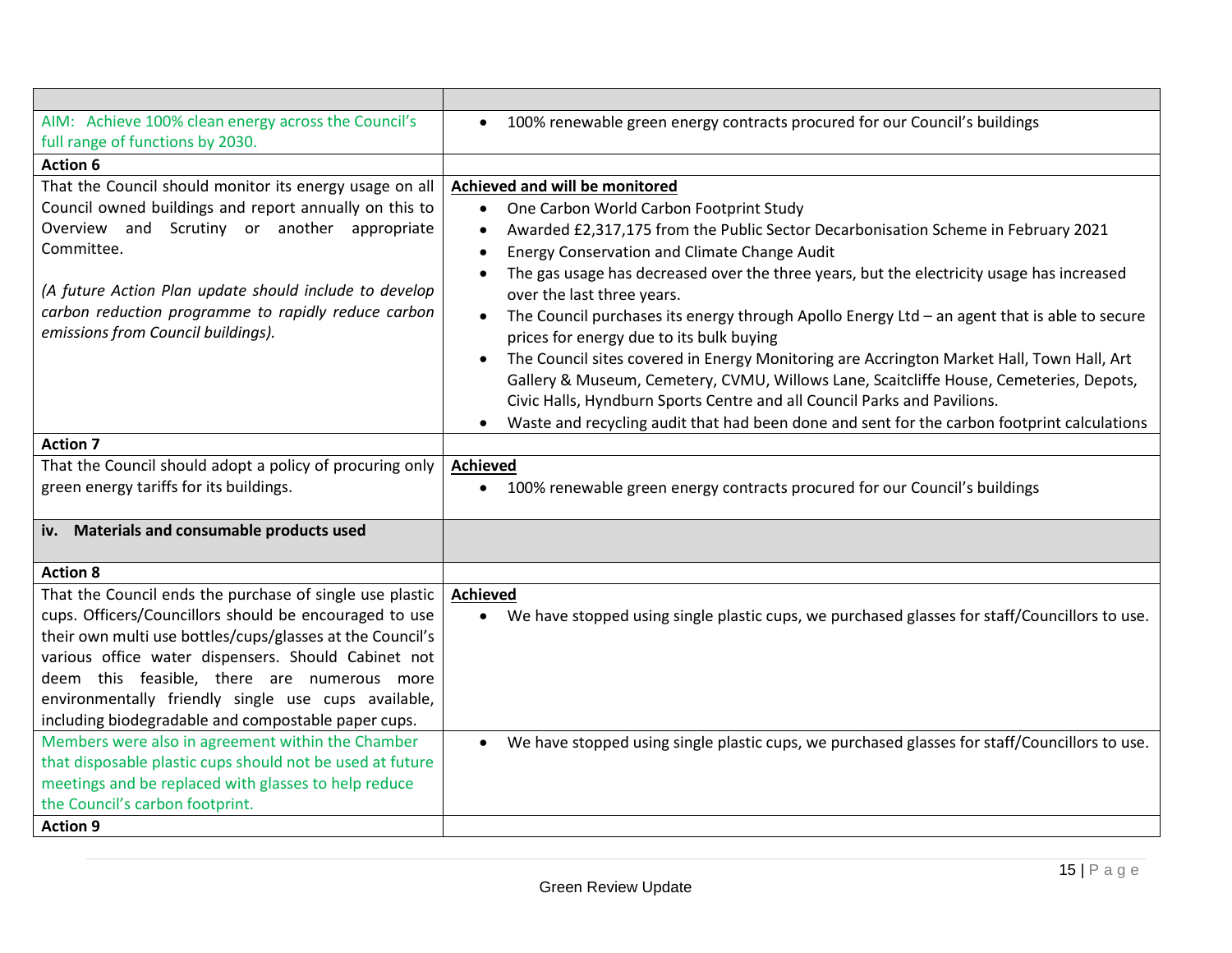| That the Council switches to fair trade tea, coffee and   | On Hold                                                                                                       |
|-----------------------------------------------------------|---------------------------------------------------------------------------------------------------------------|
| sugar products and where possible these are sourced       | We haven't had any meetings in the past 12 months so no coffee, tea products have been<br>$\bullet$           |
| from local independent retailers.                         | bought. A few years ago we did change the products over to fair trade and got numerous                        |
|                                                           | complaints from Councillors and visitors about the taste and we had to revert back to                         |
|                                                           | normal tea, coffee etc.                                                                                       |
| <b>Action 10</b>                                          |                                                                                                               |
| That the Council adopts a policy of using only the        | On Hold                                                                                                       |
| highest grade of recycled paper.                          | Recycled paper- we used recycled paper for a while, but had massive problems with our<br>$\bullet$            |
|                                                           | Cannon machine, which kept jamming and breaking down so we had to go back to Cannon                           |
| (Any future Action Plan should include a reduction in the | High Volume paper. However, some departments have still be using recycled paper.                              |
| amounts of paper used, and procure recycled paper of a    |                                                                                                               |
| quality suitable for high volume printers and to recycle  | Is more carbon emissions used to create recycled paper?                                                       |
| all paper and card arising)                               | No. Sources differ in terms of numbers. Recycling causes 35 per cent less water pollution and 74 per          |
|                                                           | cent less air pollution than making new paper. Recycling a tonne of newspaper also eliminates 3m <sup>3</sup> |
|                                                           | of landfill. As paper decomposes in the ground it produces methane, which is a powerful                       |
|                                                           | greenhouse gas. On balance it seems that recycling paper is still much better than producing it from          |
|                                                           | fresh pulp. FSC recycled is the best.                                                                         |
|                                                           |                                                                                                               |
|                                                           | Paper usage at HBC: (1-Apr-20 to 30-Mar-21)                                                                   |
|                                                           | Scaitcliffe - 160 Boxes - 800 Reams                                                                           |
|                                                           | Town Hall $-$ 40 Boxes $-$ 200 Reams                                                                          |
|                                                           | Markets $-4$ Boxes $-20$ Reams                                                                                |
|                                                           | <b>Planning/Building Control - 26 Boxes - 130 Reams</b>                                                       |
|                                                           | Willows Lane $-53$ Boxes $-265$ Reams                                                                         |
|                                                           | $CVMU - 5$ Boxes - 25 Reams                                                                                   |
|                                                           | Haworth Art Gallery $-3$ Boxes $-15$ Reams                                                                    |
|                                                           | What about Elections & Council Tax / Business Rate letters / bills                                            |
|                                                           |                                                                                                               |
|                                                           | Total HBC paper usage: 291 Boxes - 1,455 Reams                                                                |
|                                                           | <b>Carbon Impact:</b>                                                                                         |
|                                                           | One ream of paper (500 sheets) uses 6% of a tree.                                                             |
|                                                           | Production of one ton of copy paper (400 reams) uses 11,341 kilowatt-hours of energy (the<br>$\bullet$        |
|                                                           | same amount of energy used by an average household in 10 months).                                             |
|                                                           | It also produces 5,869 pounds of greenhouse gases (the equivalent of 6 months of car                          |
|                                                           | exhaust)                                                                                                      |
|                                                           |                                                                                                               |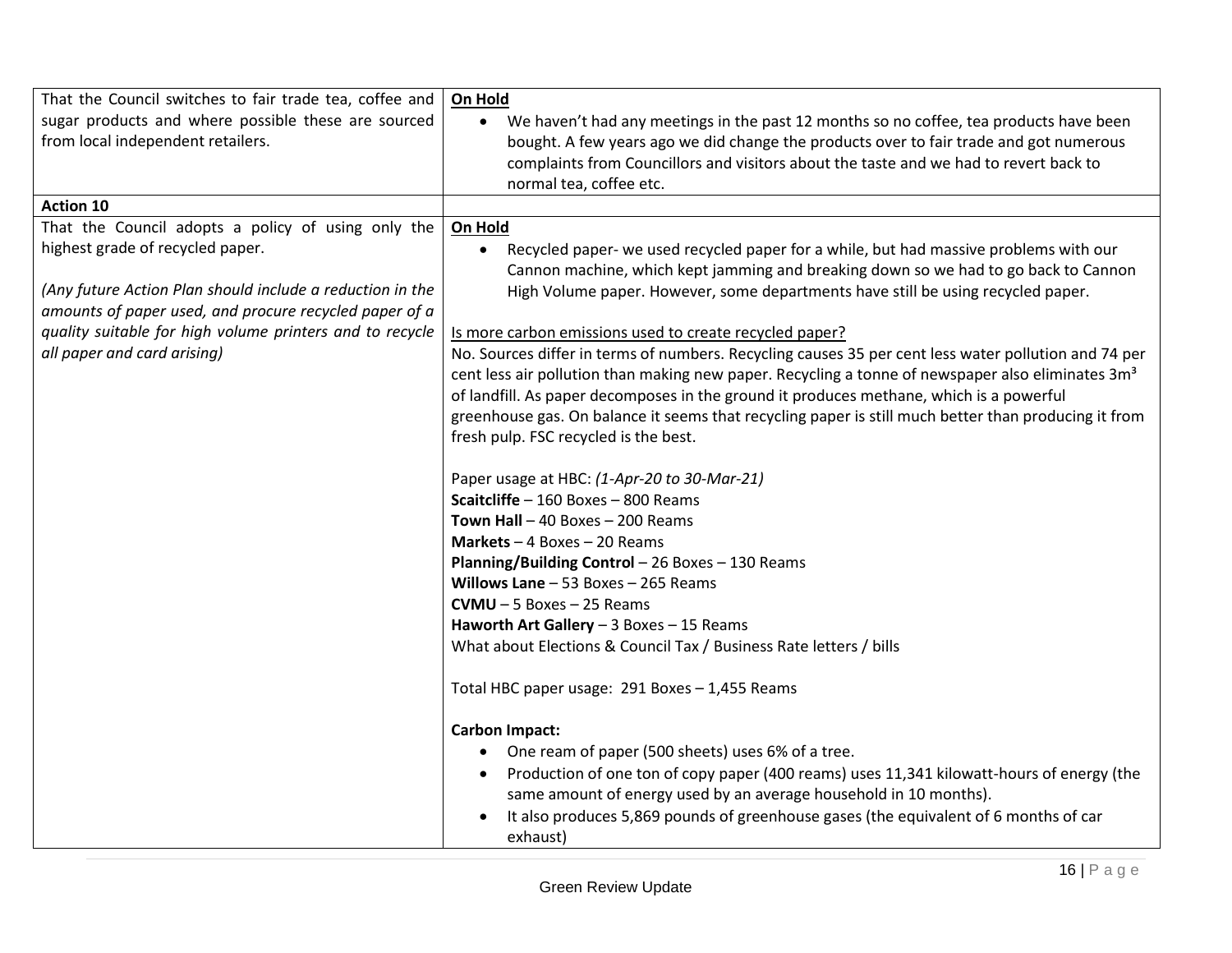|                                                           | Recycling paper reduces greenhouse gas emissions by avoiding methane emissions (released<br>$\bullet$<br>when paper decomposes in landfills or is incinerated)                                                                                                |
|-----------------------------------------------------------|---------------------------------------------------------------------------------------------------------------------------------------------------------------------------------------------------------------------------------------------------------------|
|                                                           | Whilst paper production and use isn't a huge carbon contributor (in relation to other areas), it has a<br>direct impact on tree life and biodiversity. This then has a knock on effect on overall natural carbon<br>capture and the state of the environment. |
| <b>Action 11</b>                                          |                                                                                                                                                                                                                                                               |
| Consideration is given to adapting the Capital            | In Progress                                                                                                                                                                                                                                                   |
| Programme Application process in order to add a           | Need to discuss with Capital Programme Working Group a new scoring system to prioritise                                                                                                                                                                       |
| greater weighting to projects which are aimed at saving   | environment initiatives / carbon saving.                                                                                                                                                                                                                      |
| energy.                                                   |                                                                                                                                                                                                                                                               |
| <b>Action 12</b>                                          |                                                                                                                                                                                                                                                               |
| That the Cabinet refreshes the Green Purchasing Guide     | On Hold                                                                                                                                                                                                                                                       |
| and Officers are encouraged to use it when procuring.     | Currently we have no plans to update Green Procurement Guide.                                                                                                                                                                                                 |
| To monitor this, Audits could be carried out on random    |                                                                                                                                                                                                                                                               |
| procurements to establish if and how the green            |                                                                                                                                                                                                                                                               |
| purchasing guidance was referred to.                      |                                                                                                                                                                                                                                                               |
| <b>Action 13</b>                                          |                                                                                                                                                                                                                                                               |
| Report on the level of investment in the fossil fuel      | <b>In Progress</b>                                                                                                                                                                                                                                            |
|                                                           |                                                                                                                                                                                                                                                               |
| industry that our pensions plan and other investments     | HBC Investment Strategy (discussion on 'transparency, honesty, integrity and accountability'                                                                                                                                                                  |
| have, and review the Council's investment strategy to     | there is no mention of the Climate Emergency)                                                                                                                                                                                                                 |
| give due consideration to climate change impacts in the   |                                                                                                                                                                                                                                                               |
| investment portfolio.                                     | 'Across the UK, local authorities continue to invest around £10 billion in fossil fuels through their                                                                                                                                                         |
|                                                           | pension funds, despite more than 75% of councils declaring a climate emergency.'                                                                                                                                                                              |
| (Future Action Plan update should reflect the next action | LPF invest £100 million in fossil fuels                                                                                                                                                                                                                       |
| to make representation to LPF to divest from all fossil   | The LA UK average is £100.4 million<br>$\blacksquare$                                                                                                                                                                                                         |
| fuel related activities and for this pressure to be       | This is 1.2% of LPF's overall fund (of £8.4 billion)<br>$\overline{\phantom{a}}$                                                                                                                                                                              |
| continued until the necessary changes have been made)     | The LA UK average is 3.0%                                                                                                                                                                                                                                     |
|                                                           | LPF's top 10 fossil fuel holdings:                                                                                                                                                                                                                            |
|                                                           | Direct and indirect investments                                                                                                                                                                                                                               |
|                                                           | Mitsubishi (£15,451,000)<br>$\mathbf{1}$                                                                                                                                                                                                                      |
|                                                           | $\overline{2}$<br>Chevron (£9,805,000)                                                                                                                                                                                                                        |
|                                                           | 3<br>Exxonmobil (£8,117,000)                                                                                                                                                                                                                                  |
|                                                           | Mitsui (£6,882,000)<br>4                                                                                                                                                                                                                                      |
|                                                           | 5<br>BHP (£6,088,000)<br>6<br>Royal Dutch Shell (£6,012,000)                                                                                                                                                                                                  |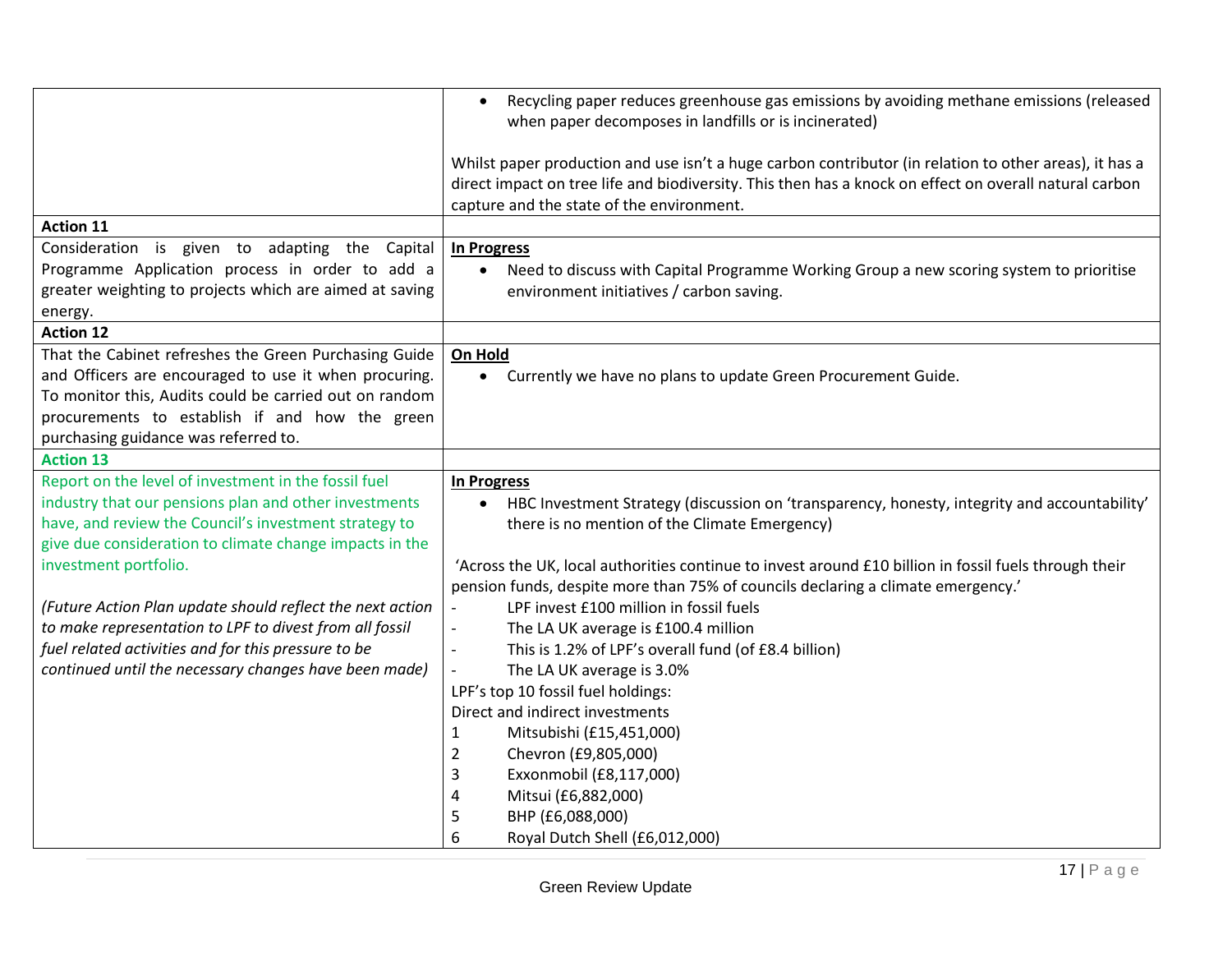|                                                       | 7<br>Conocophillips (£5,034,000)                                                             |
|-------------------------------------------------------|----------------------------------------------------------------------------------------------|
|                                                       | Petrobras (£5,018,000)<br>8                                                                  |
|                                                       | BP (£3,939,000)<br>9                                                                         |
|                                                       | Imperial Oil (£2,966,000)<br>10                                                              |
|                                                       |                                                                                              |
| <b>Waste Arisings and Pollution Control</b><br>v.     |                                                                                              |
| <b>Action 14</b>                                      |                                                                                              |
| That the Council continues to monitor the market for  | In Progress                                                                                  |
| environmentally friendly products which could be used | No suitable products - looking at other case studies / local authorities. More resource      |
| for the control of weeds, moss and disease etc.       | intensive / cost issue with alternative methods.                                             |
|                                                       |                                                                                              |
| <b>Mains water use</b><br>vi.                         |                                                                                              |
| <b>Action 15</b>                                      |                                                                                              |
| That the Council considers incorporating Sustainable  |                                                                                              |
| Urban Draining Systems or Grey Water systems when     | In Progress                                                                                  |
| planning relevant major facility works.               | Huncoat Garden Village Design Code                                                           |
|                                                       |                                                                                              |
| <b>Other Actions / Decision Making</b><br>viii        |                                                                                              |
|                                                       |                                                                                              |
| <b>Action 16</b>                                      |                                                                                              |
| That all departments include a minimum of one "green" | On Hold                                                                                      |
| KPI in their suite of performance indicators, and     | • Waiting on a updated Corporate Strategy update                                             |
| performance against these indicators is reported      |                                                                                              |
| annually to Scrutiny.                                 |                                                                                              |
| <b>Action 17</b>                                      |                                                                                              |
| That Cabinet considers adding a section to the report | On Hold                                                                                      |
| template which highlights the environmental impact of | • Concern's raised that it will not achieve increased understanding but more additional work |
| a decision.                                           |                                                                                              |
| (Future Action Plan could suggest 'Climate First'     |                                                                                              |
| approach in all things.)                              |                                                                                              |
|                                                       |                                                                                              |
| <b>Action 18</b>                                      |                                                                                              |
| Ensure that all strategic decisions, budgets and      | In Progress                                                                                  |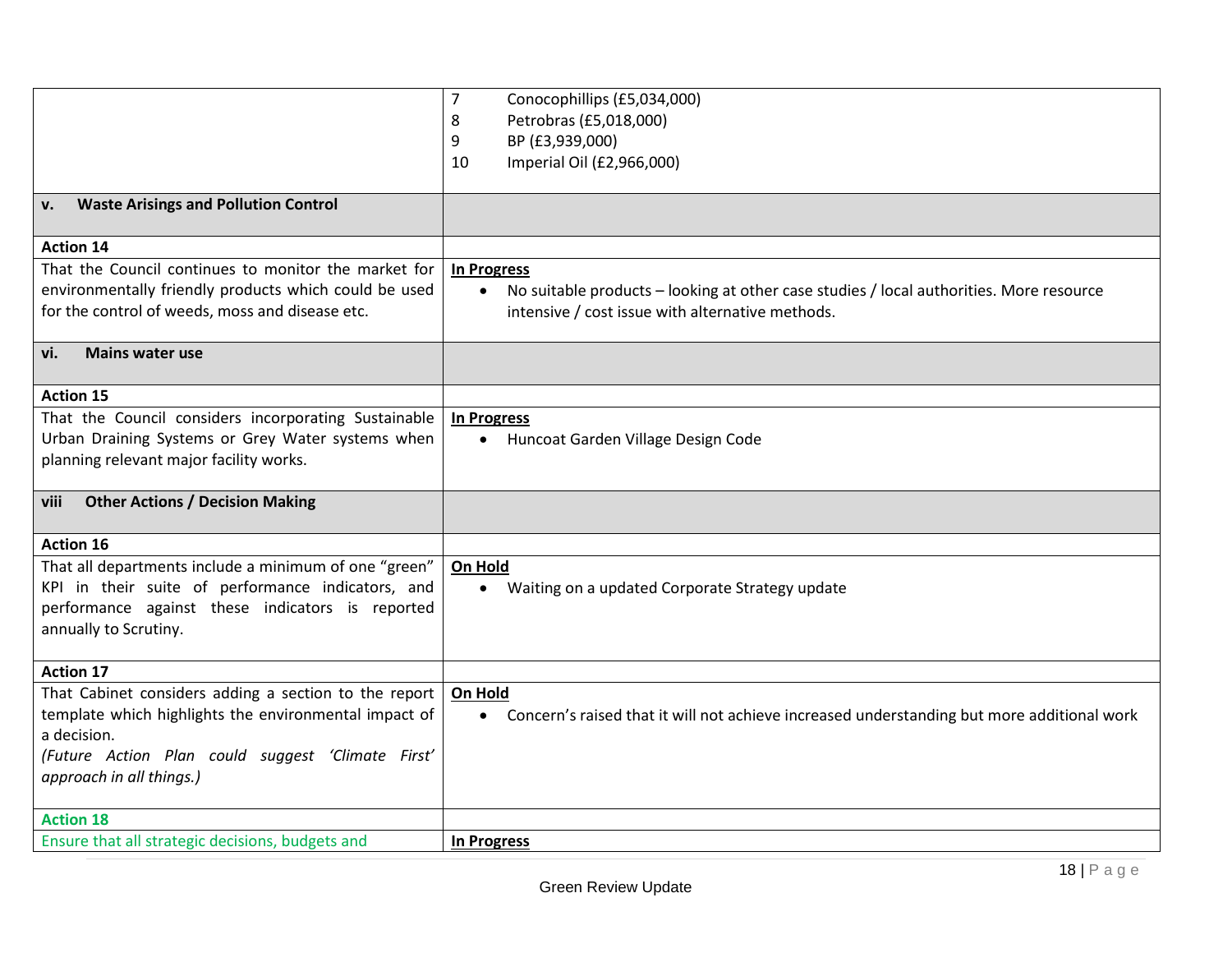| approaches to planning decisions are in line with a shift  | £1 million of the Council's reserves put into a pot of finance appropriate expenditure to            |
|------------------------------------------------------------|------------------------------------------------------------------------------------------------------|
| to zero carbon by 2030.                                    | contribute towards reduction of global warming                                                       |
|                                                            | Updated Corporate Strategy still in progress due to the COVID-19 pandemic and an update<br>$\bullet$ |
|                                                            | will also include a levelling up approach.                                                           |
|                                                            | The Council will need to learn and adapt from the latest formulated National Policy<br>$\bullet$     |
|                                                            | development, COP26 and the Greater Lancashire Plan.                                                  |
|                                                            |                                                                                                      |
| <b>Action 19</b>                                           |                                                                                                      |
| Ensure that political and chief officer leadership teams   | Achieved - ongoing action is required                                                                |
| embed this work in all areas and take responsibility for   | At County level, Hyndburn's Chief Executive leads the multi-agency Lancashire Environment            |
| reducing, as rapidly as possible, the carbon emissions     | and Climate Change working group and is currently working towards a significant Summit               |
| resulting from the Council's activities, ensuring that any | with Lancashire Leaders early in 2022.                                                               |
| recommendations are fully costed and that the              | <b>Greater Lancashire Plan</b>                                                                       |
| <b>Executive and Scrutiny functions review council</b>     | Lancashire Net Zero Pathways report (Atkins)                                                         |
| activities taking account of production and consumption    | £1 million of the Council's reserves put into a pot of finance appropriate expenditure to            |
| emissions and produce an action plan within 12 months,     | contribute towards reduction of global warming                                                       |
| together with budget actions and a measured baseline.      | HBC committed to carbon reduction programme through the PSDS and wanting to                          |
|                                                            | decarbonise the organisation and operations.                                                         |
|                                                            | Green Review Scrutiny Committee (Dec 21)                                                             |
| <b>Action 20</b>                                           |                                                                                                      |
| Request that Council Scrutiny Panels consider the          | In Progress                                                                                          |
| impact of climate change and the environment when          | The Scrutiny Committee will need to discuss whether they include an - "Environmental"                |
| reviewing Council policies and strategies.                 | Impact" section.                                                                                     |
| Working with Partners and the community                    |                                                                                                      |
| <b>Action 21</b>                                           |                                                                                                      |
| Call on the UK Government to provide the powers,           | <b>In Progress</b>                                                                                   |
| resources and help with funding to make this possible,     | COP <sub>26</sub>                                                                                    |
| and ask local MPs to do likewise.                          | Greater Lancashire Plan                                                                              |
|                                                            | <b>County Deals</b>                                                                                  |
|                                                            | Formulated National Policy Development                                                               |
|                                                            | Draft UK Sustainability and Climate Change Strategy                                                  |
| <b>Action 22</b>                                           |                                                                                                      |
| Work with, influence and inspire partners across the       | <b>In Progress</b>                                                                                   |
| district, county and region to help deliver this goal      | Multi-agency Lancashire Environment and Climate Change working group and is currently                |
|                                                            |                                                                                                      |
| through all relevant strategies, plans and shared          | working towards a significant Summit with Lancashire Leaders early in 2022                           |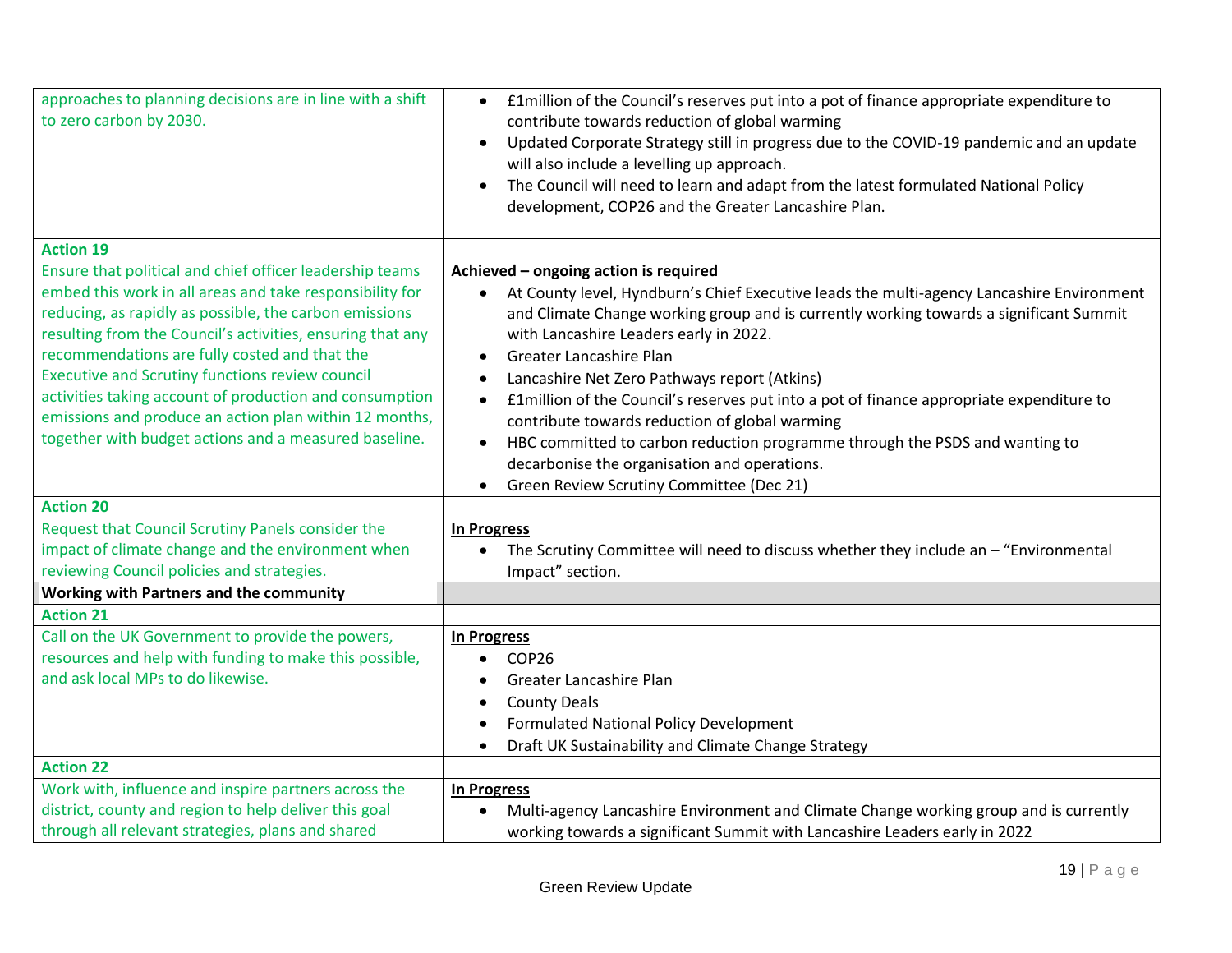| resources by developing a series of meetings, events                                                                                                              | Council's Green Champion                                                                                                                                                                                                                                                                                                                                                                                                                                                                                                                                                                                                                                                              |
|-------------------------------------------------------------------------------------------------------------------------------------------------------------------|---------------------------------------------------------------------------------------------------------------------------------------------------------------------------------------------------------------------------------------------------------------------------------------------------------------------------------------------------------------------------------------------------------------------------------------------------------------------------------------------------------------------------------------------------------------------------------------------------------------------------------------------------------------------------------------|
| and partner workshops.                                                                                                                                            | Social Media                                                                                                                                                                                                                                                                                                                                                                                                                                                                                                                                                                                                                                                                          |
|                                                                                                                                                                   | Consultation                                                                                                                                                                                                                                                                                                                                                                                                                                                                                                                                                                                                                                                                          |
| <b>Action 23</b>                                                                                                                                                  |                                                                                                                                                                                                                                                                                                                                                                                                                                                                                                                                                                                                                                                                                       |
| Support and work with all other relevant agencies<br>towards making the entire area zero carbon within the<br>same timescale.                                     | <b>Achieved and ongoing</b><br>Lancashire Woodland Campaign<br>The Woodland Trust<br>Lancashire Wildlife Trust<br>The Prospects Foundation<br><b>Ribble River Trust</b><br><b>Green Spaces Forum</b><br><b>Energy Saving Trust</b><br>The Carbon Neutral Gold award reflecting the Council's participation in the One Carbon<br>World Carbon Footprint and UN Climate Neutral Now initiatives<br>Ongoing - Very radical changes are needed with significant new delivery mechanisms such<br>as for comprehensive roll-out of energy efficiency 'fabric first' retrofit in homes, commercial<br>and community buildings, reducing vehicle use and enabling preferred options for local |
|                                                                                                                                                                   | travel by walking and cycling, reducing waste and increasing recycling, the deployment of<br>low carbon and renewable energy sources and all the other areas of domestic, commercial<br>and community life.                                                                                                                                                                                                                                                                                                                                                                                                                                                                           |
| <b>Action 24</b>                                                                                                                                                  |                                                                                                                                                                                                                                                                                                                                                                                                                                                                                                                                                                                                                                                                                       |
| Request that the Council and partners take steps to<br>proactively include young people in the process,<br>ensuring that they have a voice in shaping the future. | <b>In Progress</b><br>Council's Green Champion<br>The Prospect Foundation<br><b>Green Spaces Forum</b><br>Work with schools – climate change to be covered in national curriculum<br>Youth MP                                                                                                                                                                                                                                                                                                                                                                                                                                                                                         |
| <b>Action 25</b>                                                                                                                                                  |                                                                                                                                                                                                                                                                                                                                                                                                                                                                                                                                                                                                                                                                                       |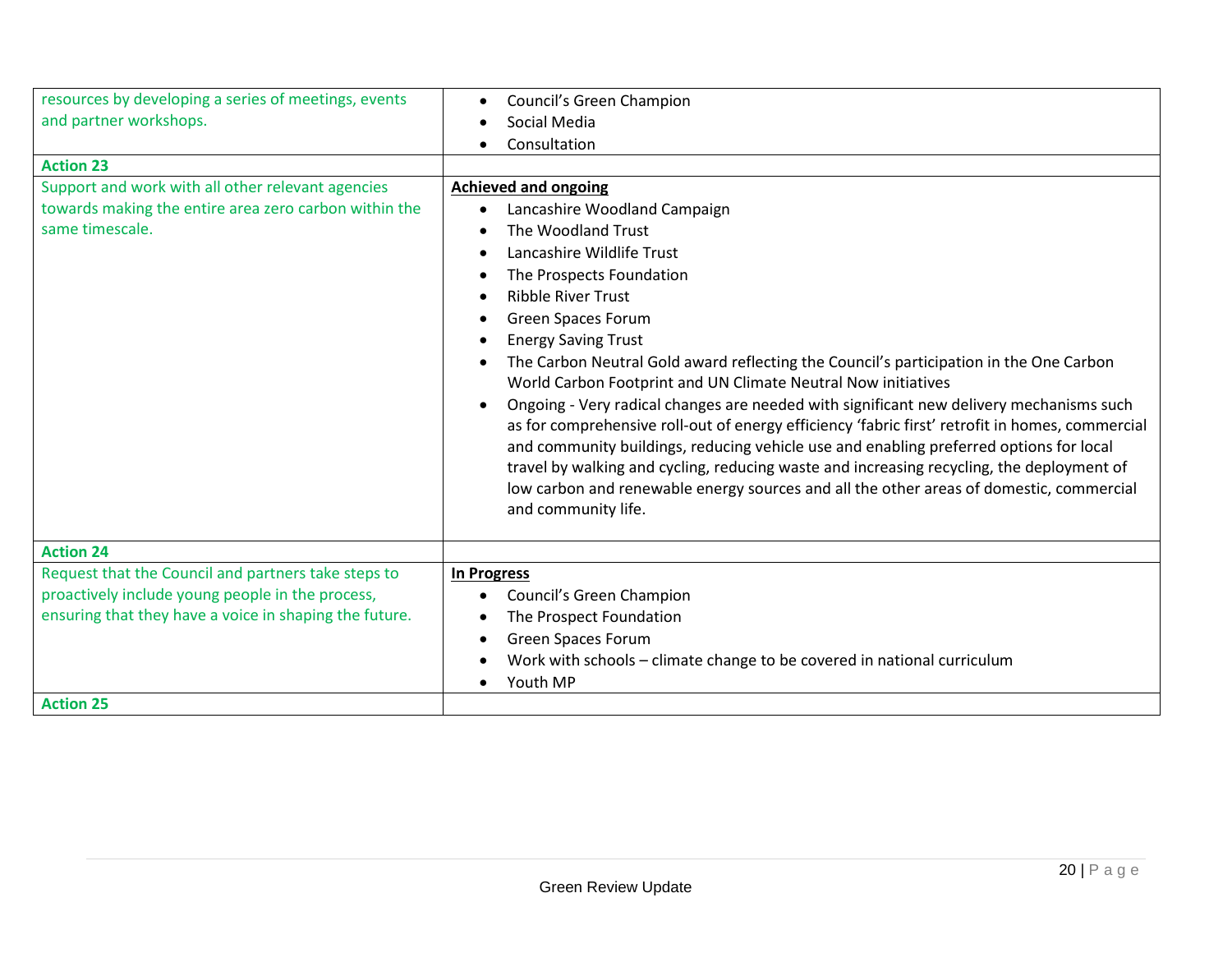| Request that the Executive Portfolio holder with          | On Hold                                                                                                 |
|-----------------------------------------------------------|---------------------------------------------------------------------------------------------------------|
| responsibility for Climate Change convenes a Citizens'    | Explore how this could be achieved through supporting work going on with multi agency<br>$\bullet$      |
| Assembly in 2019 in order to involve the wider            | partners                                                                                                |
| population in this process.                               | Possibly replace with consultation<br>$\bullet$                                                         |
|                                                           | Learn from other Local Authorities who have carried out similar events                                  |
| This group would help develop their own role, identify    | Partnership working with Third sector                                                                   |
| how the Council's activities might be made net-zero       |                                                                                                         |
| carbon by 2030, consider the latest climate science and   |                                                                                                         |
| expert advice on solutions and to consider                |                                                                                                         |
| systematically the climate change impact of each area     |                                                                                                         |
| of the Council's activities.                              |                                                                                                         |
| <b>Action 26</b>                                          |                                                                                                         |
| Set up a Climate Change Partnership group, involving      | <b>In Progress</b>                                                                                      |
| Councillors, residents, young citizens, climate science   | Lancashire Environment and Climate Change working group working towards a significant                   |
| and solutions experts, businesses, Citizens Assembly      | Summit with Lancashire Leaders early in 2022                                                            |
| representatives and other relevant parties. Over the      | <b>Officer Working Group</b>                                                                            |
| following 12 months, the Group will consider strategies   | Member Climate Emergency Working Group<br>$\bullet$                                                     |
| and actions being developed by the Council and other      | Council's Green Champion                                                                                |
| partner organisations and develop a strategy in line with | Work with Prospects                                                                                     |
| a target of net zero emissions by 2030. It will also      | <b>Green Spaces Forum</b>                                                                               |
| recommend ways to maximise local benefits of these        |                                                                                                         |
| actions in other sectors such as employment, health,      |                                                                                                         |
| agriculture, transport and the economy.                   |                                                                                                         |
| <b>Action 27</b>                                          |                                                                                                         |
| That the Council develops an Air Quality Strategy,        | On Hold - Need some work on this to understand what is required                                         |
| outlining how it will monitor and aim to improve air      |                                                                                                         |
| pollution in Hyndburn. (To include active monitoring at   | There were no exceedances of any of the Air quality objectives in Hyndburn last year. NO2 is a good     |
| the Hare & Hounds Junction, Clayton le Moors).            | indicator of vehicle movements although NO2 levels will be higher in narrow built up streets than in    |
|                                                           | open areas as it is not allowed to dissipate. Another limitation to the data is that installations such |
|                                                           | as biomass boilers can increase NO2 levels. NO2 levels are not exclusively down to the number of        |
|                                                           | vehicle movements alone, there will be a background level of NO2 although it drops off rapidly away     |
|                                                           | from the source.                                                                                        |
|                                                           |                                                                                                         |
|                                                           | The advice from Defra is to proceed with caution using air quality data from 2020. Although we          |
|                                                           | concede the advice was for local authorities looking at removing any declared Air Quality               |
|                                                           | Management areas (AQMAs). An AQMA is a declared area by a Local Authority where the air quality         |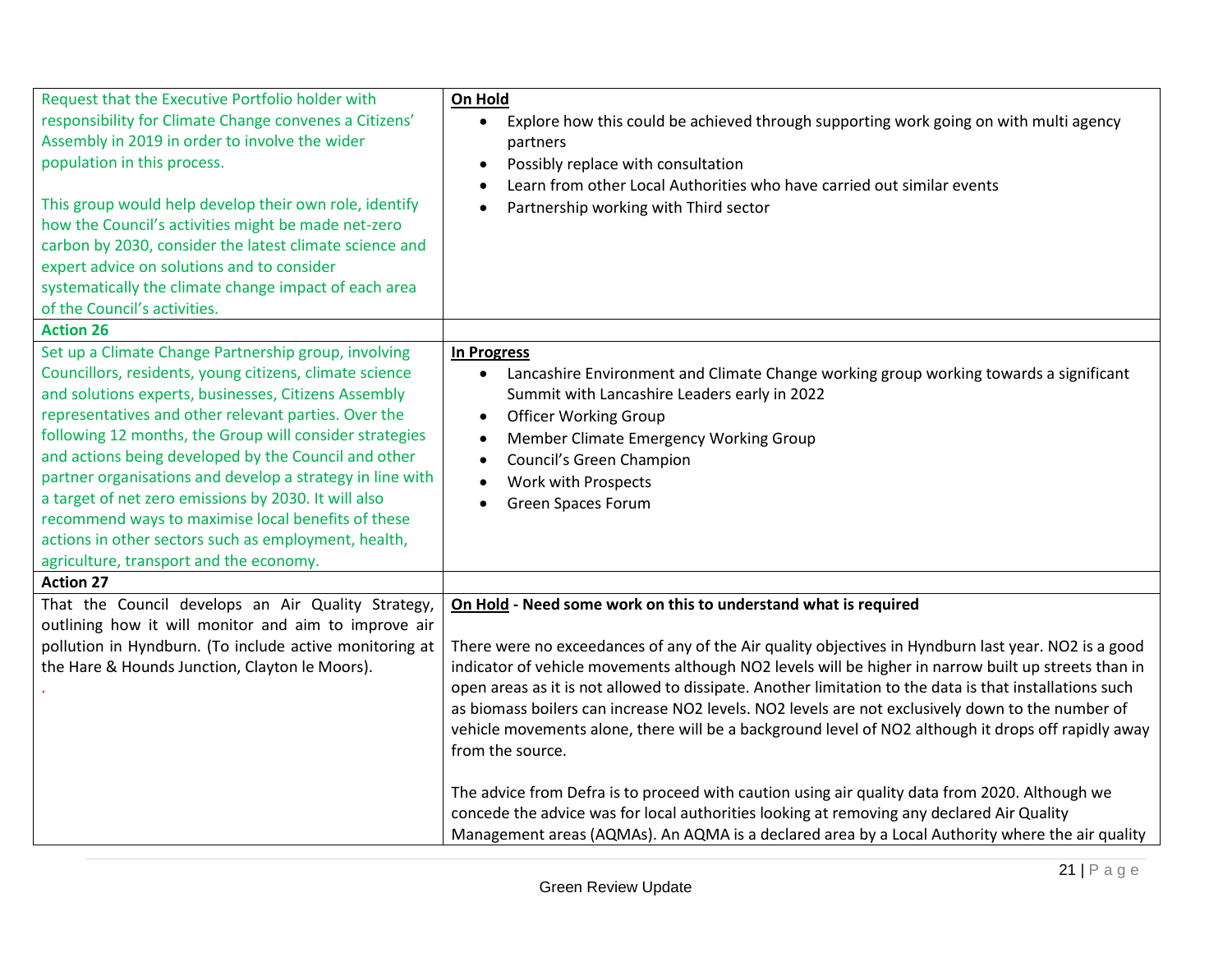| objectives are exceeded, you have then to put a plan and subsequent actions in place on how to<br>deal with this. In terms of significance of the above information we would be wary, as obviously<br>circumstances in 2020 were unique, and we expect levels to increase post-pandemic.                                                                                                                                                                                                                                                                                                                                                                                                                                                                                         |
|----------------------------------------------------------------------------------------------------------------------------------------------------------------------------------------------------------------------------------------------------------------------------------------------------------------------------------------------------------------------------------------------------------------------------------------------------------------------------------------------------------------------------------------------------------------------------------------------------------------------------------------------------------------------------------------------------------------------------------------------------------------------------------|
| We can confirm we have never declared an AQMA in Hyndburn. NO2 results were at their highest<br>around the Hare and Hounds junction in 2009/2020. The bad winters we had then were a<br>contributor to this. As a consequence of the high levels, a permanent air quality monitor was<br>installed by this Department. The monitor found we were under the threshold levels of NO2 so we<br>didn't declare. Since that time the levels of NO2 have been dropping, this is due to warmer winters,<br>better vehicle technology, and a change in the types of cars on the road, such as petrol, hybrid, and<br>electric vehicles.                                                                                                                                                  |
| There is central government funding available for air quality monitoring and improvement actions<br>however this is limited to AQMA areas. The current thinking is that particle matter is more harmful<br>to human health than initially thought when the Air Quality Strategy first came in. DEFRA guidance is<br>suggesting we now need to look at these PM10s and PM2.5s we have so far relied on the national<br>monitoring methods to estimate the levels in our area.                                                                                                                                                                                                                                                                                                     |
| Questions:                                                                                                                                                                                                                                                                                                                                                                                                                                                                                                                                                                                                                                                                                                                                                                       |
| Does the Council require additional monitoring measures and if so what type of monitoring?<br>There will be cost and resource implications of doing so                                                                                                                                                                                                                                                                                                                                                                                                                                                                                                                                                                                                                           |
| Or is the current monitoring system sufficient?                                                                                                                                                                                                                                                                                                                                                                                                                                                                                                                                                                                                                                                                                                                                  |
|                                                                                                                                                                                                                                                                                                                                                                                                                                                                                                                                                                                                                                                                                                                                                                                  |
| <b>In Progress</b><br>Decarbonisation Scheme Programme<br>A total transformation of the energy infrastructure is underway at Hyndburn Leisure Centre<br>This work is projected to reduce emissions by 75% by removing fossil fuel gas heating and<br>replacing with air source heat pumps, a very large solar array with battery storage, together<br>with upgraded ventilation, pumps, energy monitoring systems and all related electrical<br>infrastructure.<br><b>LED Street Lighting</b><br><b>LED Christmas Lights</b><br>Two boilers at Accrington Market Hall were replaced with energy efficient ones.<br>Huncoat Garden Village Design Code<br>APSE Electric Vehicle Infrastructure report being developed<br>Zero carbon emission electric lifters on refuse vehicles |
|                                                                                                                                                                                                                                                                                                                                                                                                                                                                                                                                                                                                                                                                                                                                                                                  |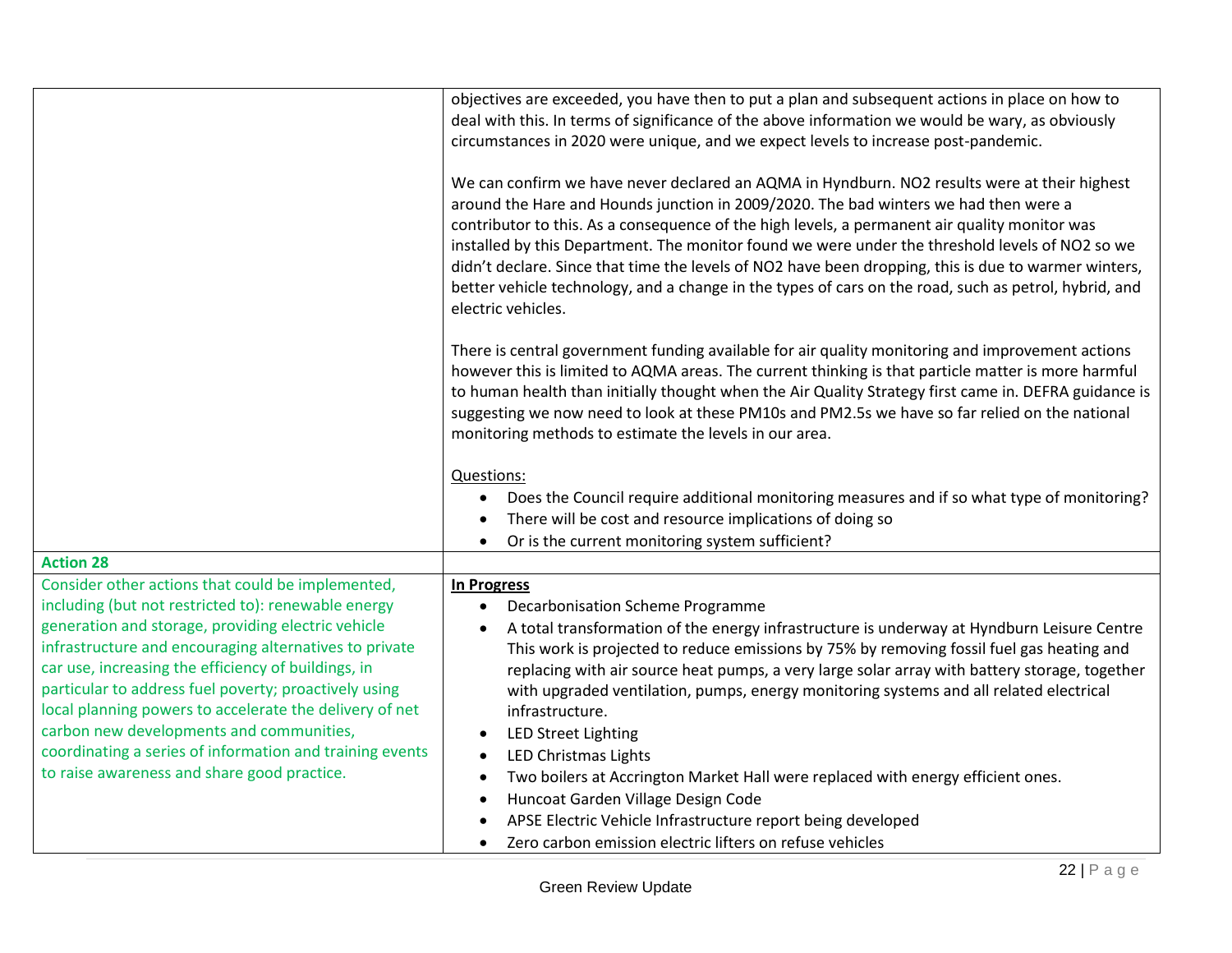| <b>Off-setting the Council's Emissions</b>       | Working with environmental organisations on a Lancashire Woodland campaign, woodland<br>$\bullet$<br>creation and other habitat enhancement locally<br>Supporting the greening of the taxi fleet<br>$\bullet$<br>Affordable Warmth Grant (Air Source Heat Pumps)<br>Waste and recycling audit that had been done and sent for the carbon footprint calculations<br>Potential audit of Employee Lease car scheme to encourage uptake of Electric Vehicles<br>$\bullet$<br>Government plans that all New builds from 2025 should install Heat Pump Boilers<br>$\bullet$<br>Need to look at Electric Vehicle infrastructure for terraced properties<br>$\bullet$<br>Retrofit old housing stock - at minimum air tight and well insulated (Government Grants)<br>Very radical changes are needed with significant new delivery mechanisms such as for<br>comprehensive roll-out of energy efficiency 'fabric first' retrofit in homes, commercial and<br>community buildings, reducing vehicle use and enabling preferred options for local travel by<br>walking and cycling, reducing waste and increasing recycling, the deployment of low carbon<br>and renewable energy sources and all the other areas of domestic, commercial and<br>community life. |
|--------------------------------------------------|--------------------------------------------------------------------------------------------------------------------------------------------------------------------------------------------------------------------------------------------------------------------------------------------------------------------------------------------------------------------------------------------------------------------------------------------------------------------------------------------------------------------------------------------------------------------------------------------------------------------------------------------------------------------------------------------------------------------------------------------------------------------------------------------------------------------------------------------------------------------------------------------------------------------------------------------------------------------------------------------------------------------------------------------------------------------------------------------------------------------------------------------------------------------------------------------------------------------------------------------------------|
|                                                  |                                                                                                                                                                                                                                                                                                                                                                                                                                                                                                                                                                                                                                                                                                                                                                                                                                                                                                                                                                                                                                                                                                                                                                                                                                                        |
| <b>Carbon Off-setting / Tree Planting</b>        |                                                                                                                                                                                                                                                                                                                                                                                                                                                                                                                                                                                                                                                                                                                                                                                                                                                                                                                                                                                                                                                                                                                                                                                                                                                        |
| <b>Action 29</b>                                 |                                                                                                                                                                                                                                                                                                                                                                                                                                                                                                                                                                                                                                                                                                                                                                                                                                                                                                                                                                                                                                                                                                                                                                                                                                                        |
| That Cabinet sets ambitious targets and dates of | <b>In Progress</b>                                                                                                                                                                                                                                                                                                                                                                                                                                                                                                                                                                                                                                                                                                                                                                                                                                                                                                                                                                                                                                                                                                                                                                                                                                     |
| increasing woodland coverage in Hyndburn.        | Hyndburn 8.59% woodland coverage; England 10%, Worldwide 31% woodland coverage<br>Strategic review of land holdings is currently being undertaken and all opportunities for<br>environmental enhancement should be explored, including within Parks, nature reserves,<br>other natural spaces and all other HBC land holdings such as grazing land.<br>Working with environmental organisations on a Lancashire Woodland campaign, woodland<br>creation and other habitat enhancement locally<br>3 year community tree and woodland programme, aiming to plant 20,000 trees plus other<br>habitat enhancements on HBC land primarily, create 2 new community woodlands, with<br>involvement by local people, schools and groups.<br>3 years of additional funding for the Lancashire Woodland Connect programme, targets to<br>be agreed but with a similar aim of 20,000 trees on privately owned land primarily.<br>Adaptation and resilience measures through peatland and grassland restoration                                                                                                                                                                                                                                                    |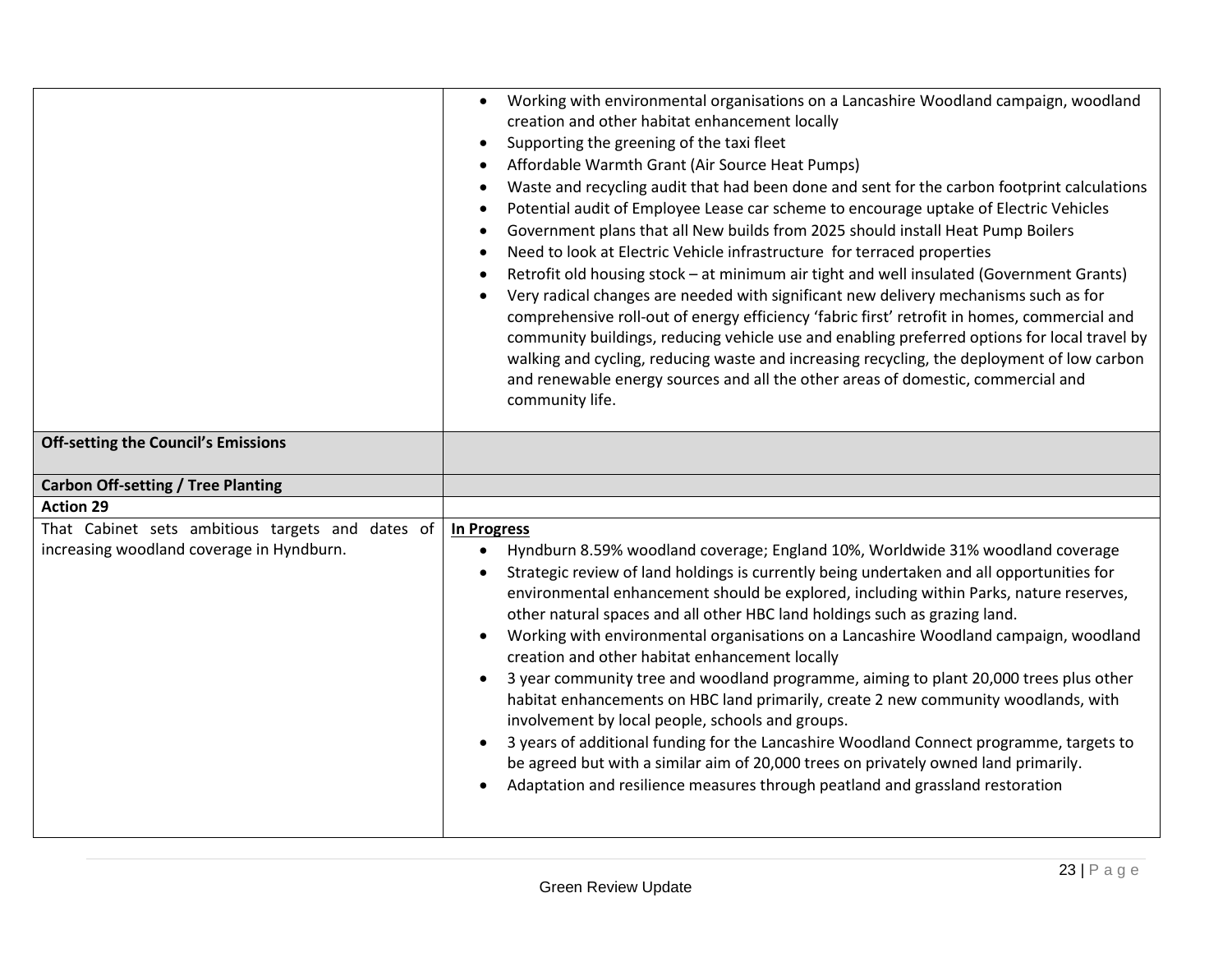| <b>Action 30</b>                                                                                                                                                                   |                                                                                                                                                                                                                                                                                                                                                                                                                                                                                                                                                                                                                                                                                                                                                                                                                                                                                                                                 |
|------------------------------------------------------------------------------------------------------------------------------------------------------------------------------------|---------------------------------------------------------------------------------------------------------------------------------------------------------------------------------------------------------------------------------------------------------------------------------------------------------------------------------------------------------------------------------------------------------------------------------------------------------------------------------------------------------------------------------------------------------------------------------------------------------------------------------------------------------------------------------------------------------------------------------------------------------------------------------------------------------------------------------------------------------------------------------------------------------------------------------|
| î.<br>Develop a tree planting / woodland management                                                                                                                                | <b>In Progress</b>                                                                                                                                                                                                                                                                                                                                                                                                                                                                                                                                                                                                                                                                                                                                                                                                                                                                                                              |
| strategy for the next 20 years.                                                                                                                                                    | Similar to Action 29<br>$\bullet$                                                                                                                                                                                                                                                                                                                                                                                                                                                                                                                                                                                                                                                                                                                                                                                                                                                                                               |
| <b>Action 31</b>                                                                                                                                                                   |                                                                                                                                                                                                                                                                                                                                                                                                                                                                                                                                                                                                                                                                                                                                                                                                                                                                                                                                 |
| ii.<br>Explore the [potential for the generation of<br>renewable energy by the Council, or by the<br>Council in partnership with other organisations.                              | <b>In Progress</b><br>Awarded £2,317,175 from the Public Sector Decarbonisation Scheme in February 2021<br>$\bullet$<br>Part of the PSDS is to provide solar panels<br>Council procured 100% renewable energy tariff<br>Explore further opportunities for purchasing renewable energy supplies, such as from the<br>potential community owned solar meadow initiative being developed by the Prospects<br>Foundations.                                                                                                                                                                                                                                                                                                                                                                                                                                                                                                          |
| <b>Action 32</b>                                                                                                                                                                   |                                                                                                                                                                                                                                                                                                                                                                                                                                                                                                                                                                                                                                                                                                                                                                                                                                                                                                                                 |
| The Portfolio Holder for Parks and Open Spaces should<br>meet with the Prospects Foundation to discuss the<br>potential for strategic management of woodland areas<br>in Hyndburn. | <b>In Progress</b><br>Strategic review of land holdings is currently being undertaken and all opportunities for<br>environmental enhancement should be explored, including within Parks, nature reserves,<br>other natural spaces and all other HBC land holdings such as grazing land.<br>Working with environmental organisations on a Lancashire Woodland campaign, community<br>woodland creation programme and other habitat enhancement locally.<br>Adaptation, resilience and Off-setting - 3 year community tree and woodland programme,<br>aiming to plant 20,000 trees plus other habitat enhancement on HBC land primarily, create 2<br>new community woodlands with involvement by local people, schools and groups.<br>3 years of additional funding for the Lancashire Woodland Connect programme, targets to<br>$\bullet$<br>be agreed but with a similar aim of 20,000 trees on privately owned land primarily. |
| <b>Action 33</b>                                                                                                                                                                   |                                                                                                                                                                                                                                                                                                                                                                                                                                                                                                                                                                                                                                                                                                                                                                                                                                                                                                                                 |
| Develop a range of proposals to balance any remaining<br>emissions, such as natural habitat programmes locally<br>and carbon offsetting elsewhere                                  | <b>In Progress</b><br>As above Actions 29 to 32<br>Possible Off-setting strategy<br>Explore 'insetting' which ensures that carbon investment goes to climate beneficial<br>initiatives within the district or Lancashire where possible to offer multiple benefits.                                                                                                                                                                                                                                                                                                                                                                                                                                                                                                                                                                                                                                                             |
| Implementation                                                                                                                                                                     |                                                                                                                                                                                                                                                                                                                                                                                                                                                                                                                                                                                                                                                                                                                                                                                                                                                                                                                                 |
| <b>Action 34</b>                                                                                                                                                                   |                                                                                                                                                                                                                                                                                                                                                                                                                                                                                                                                                                                                                                                                                                                                                                                                                                                                                                                                 |
| That the panel supported the decision to call a Climate<br>Emergency (Made at Full Council on the 19th<br>September 2019) and create a new post or adapts the                      | <b>Achieved</b><br><b>Climate Declaration September 2019</b><br>New post in discussion (Project Officer - Natural Spaces)                                                                                                                                                                                                                                                                                                                                                                                                                                                                                                                                                                                                                                                                                                                                                                                                       |
|                                                                                                                                                                                    |                                                                                                                                                                                                                                                                                                                                                                                                                                                                                                                                                                                                                                                                                                                                                                                                                                                                                                                                 |